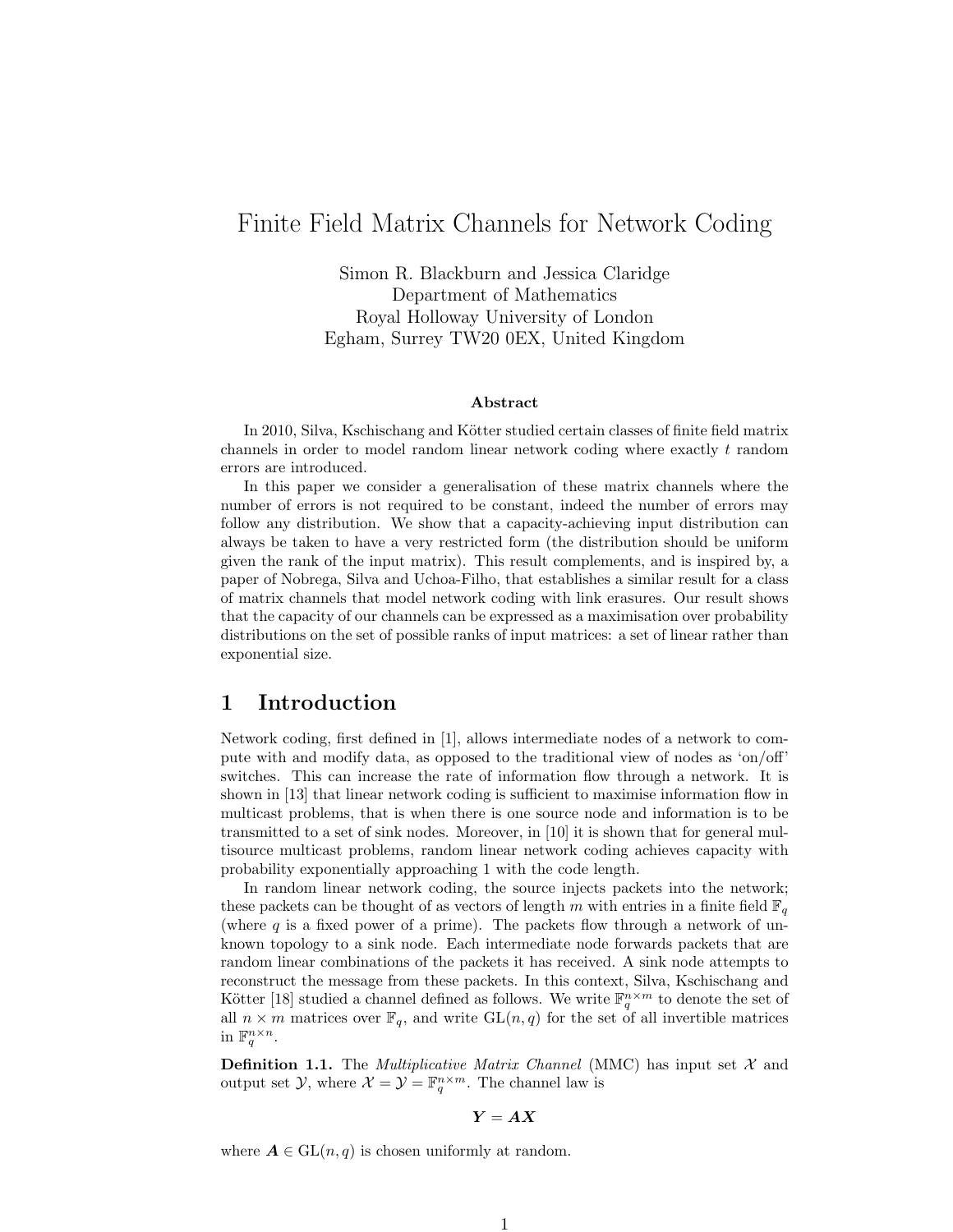Here the rows of  $\boldsymbol{X}$  correspond to the packets transmitted by the source, the rows of  $\boldsymbol{Y}$  are the packets received by the sink, and the matrix  $\boldsymbol{A}$  corresponds to the linear combinations of packets computed by the intermediate nodes.

Inspired by Montanari and Urbanke [14], Silva et al modelled the introduction of random errors into the network by considering the following generalisation of the MMC. We write  $\mathbb{F}_q^{n \times m,r}$  for the set of all  $n \times m$  matrices of rank r.

Definition 1.2. The Additive Multiplicative Matrix Channel with t errors (AMMC) has input set X and output set  $\mathcal{Y}$ , where  $\mathcal{X} = \mathcal{Y} = \mathbb{F}_q^{n \times m}$ . The channel law is

$$
Y = A(X + B)
$$

where  $\mathbf{A} \in GL(n,q)$  and  $\mathbf{B} \in \mathbb{F}_q^{n \times m,t}$  are chosen uniformly and independently at random.

So the matrix  $\boldsymbol{B}$  corresponds to the assumption that exactly  $t$  linearly independent random errors have been introduced. The MMC is exactly the AMMC with zero errors.

We note that the AMMC is very different from the error model studied in the well-known paper by Kötter and Kschischang  $[12]$ , where the errors are assumed to be adversarial (so the worst case is studied).

In [18] the authors give upper and lower bounds on the capacity of the AMMC, which are shown to converge in certain interesting limiting cases. The exact capacity of the AMMC for fixed parameter choices is hard to determine due to the many degrees of freedom involved: the naive formula maximises over a probability distribution on the set of possible input matrices, and this set is exponentially large.

In this paper we consider a generalisation of these matrix channels that allows the modelling of channels were the number of errors is not necessarily fixed. (For example, it enables the modelling of situations when at most  $t$  errors are introduced, or when the errors are not necessarily linearly independent, or both.) To define our generalisation, we need the following notation which is due to Nobrega, Silva and Uchoa-Filho [15].

**Definition 1.3.** Let  $\mathcal{R}$  be a probability distribution on the set  $\{0, 1, \ldots, \min\{m, n\}\}\$ of possible ranks of matrices  $M \in \mathbb{F}_q^{n \times m}$ . We define a distribution on the set  $\mathbb{F}_q^{n \times m}$  of matrices by choosing r according to  $\mathcal{R}$ , and then once r is fixed choosing a matrix  $M \in \mathbb{F}_q^{n \times m,r}$  uniformly at random. We say that this distribution is Uniform Given Rank (UGR) with rank distribution R. We say a distribution on  $\mathbb{F}_q^{n \times m}$  is Uniform Given Rank (UGR) if it is UGR with rank distribution  $R$  for some distribution  $R$ .

We write  $\mathcal{R}(r)$  for the probability of rank r under the distribution  $\mathcal{R}$ . So a distribution on  $\mathbb{F}_q^{n \times m}$  is UGR with rank distribution R if and only if each  $M \in \mathbb{F}_q^{n \times m}$ of rank r is chosen with probability  $\mathcal{R}(r)/\vert \mathbb{F}_q^{n \times m,r}\vert$ .

**Definition 1.4.** Let  $\mathcal{R}$  be a probability distribution on the set  $\{0, 1, \ldots, \min\{m, n\}\}\$ of possible ranks of matrices  $M \in \mathbb{F}_q^{n \times m}$ . The Generalised Additive Multiplicative MAtrix Channel with rank error distribution  $\mathcal R$  (the Gamma channel  $\Gamma(\mathcal R)$ ) has input set X and output set  $\mathcal{Y}$ , where  $\mathcal{X} = \mathcal{Y} = \mathbb{F}_q^{n \times m}$ . The channel law is

$$
\boldsymbol{Y} = \boldsymbol{A}(\boldsymbol{X} + \boldsymbol{B})
$$

where  $\mathbf{A} \in \text{GL}(n, q)$  is chosen uniformly, where  $\mathbf{B} \in \mathbb{F}_q^{n \times m}$  is UGR with rank distribution  $\mathcal{R}$ , and where **A** and **B** are chosen independently.

We see that the AMMC is the special case of  $\Gamma(\mathcal{R})$  when  $\mathcal R$  is the distribution choosing rank t with probability 1. In  $[18, \frac{6}{12}]$  the authors consider a generalisation of the AMMC which is exactly the Gamma channel in the case when the error rank is bounded by t, that is they consider  $\Gamma(\mathcal{R})$  when  $\mathcal R$  is any distribution with  $\mathcal{R}(r) = 0$  for all  $r > t$ . For  $t = n$  this channel is identical to the Gamma channel. However, the authors consider  $t$  as a maximum value for the error rank (thus will be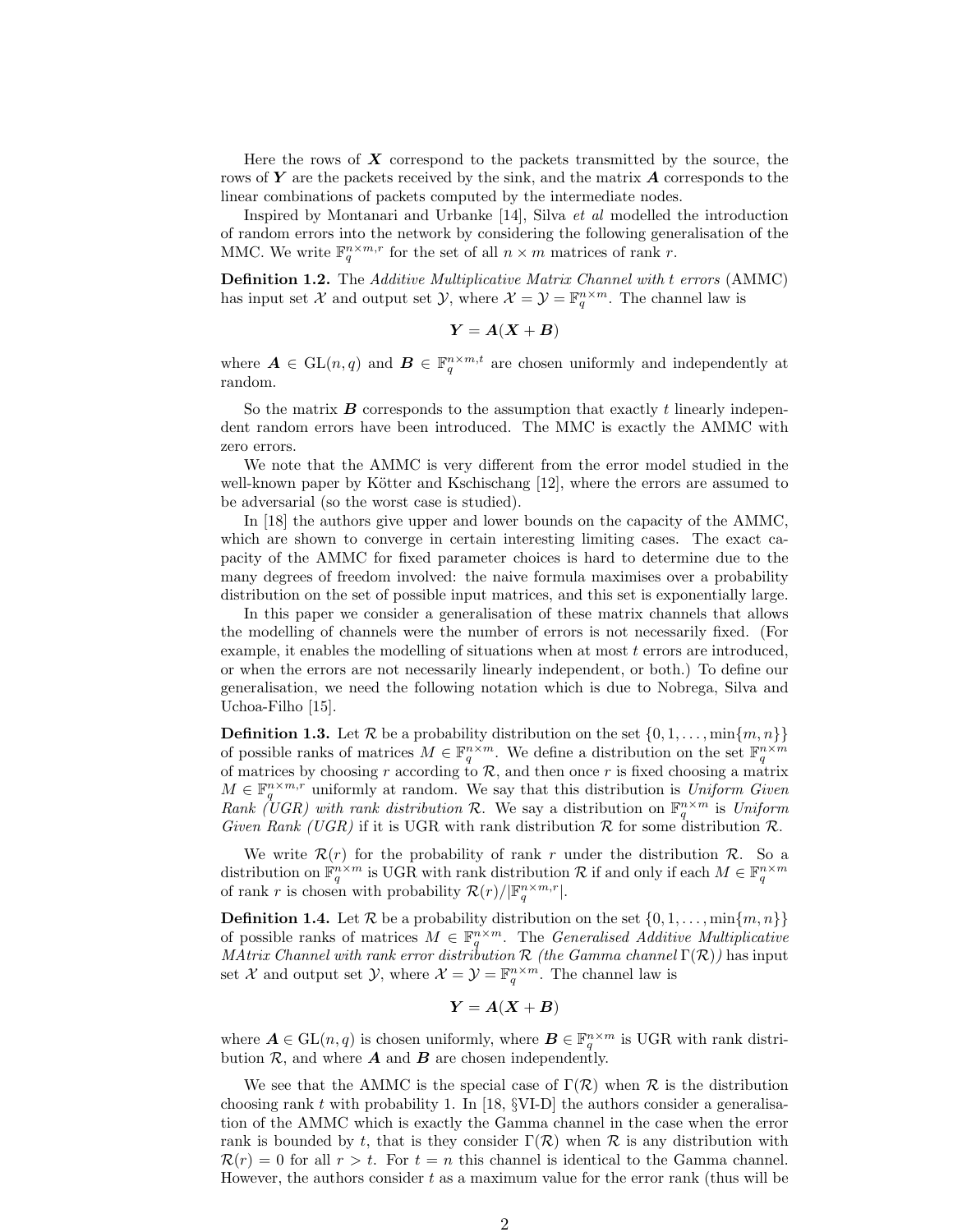taken to be less than  $n$ ), whereas we consider any full rank distribution, with high rank having low probability.

Our model covers several very natural situations (some of which are also covered by the generalised AMMC with  $t < n$ . For example, we may drop the assumption that the t errors are linearly independent by defining  $\mathcal{R}(r)$  to be the probability that  $t$  vectors span a subspace of dimension  $r$ , when the vectors are chosen uniformly and independently. We can also extend this to model situations when the number  $t$  of vectors varies according to natural distributions such as the binomial distribution (which arises when, for example, a packet is corrupted with some fixed non-zero probability). In practice, given a particular network, one may run tests on the network to see the actual error patterns produced and define an empirical distribution on ranks. One could also define an appropriate distribution by considering some combination of the situations described.

We are interested in the capacity of the Gamma channel. In the generalised AMMC [18, §VI.D] the authors establish a lower bound on the capacity that is at most  $\log_q(t+1)$  lower than the capacity of the AMMC with the same value of t. Therefore in the limiting cases considered their generalised channel performs at least as well as the AMMC. This is a very useful result when  $t$  is significantly smaller than n. However, if we take  $t = n$  then the expressions [18, Eq. 19 & 20] for the capacity in the limiting cases considered evaluate to zero.

Throughout this paper, we assume that  $q, n, m$  and  $\mathcal R$  are fixed by the application. We will refer to these values as the *channel parameters*.

We note that the Gamma channel assumes that the *transfer matrix*  $\boldsymbol{A}$  is always invertible. This is a realistic assumption in random linear network coding in standard situations: the field size  $q$  is normally large, which means linear dependencies between random vectors are less likely.

In both [15] and [16] the authors consider (different) generalisations of the MMC channel that do not necessarily have a square full rank transfer matrix. Such channels allow modelling of network coding when no erroneous packets are injected into the network, but there may be link erasures. In [15], Nobrega, Silva and Uchoa-Filho define the transfer matrix to be picked from a UGR distribution. One result of [15] is that a capacity-achieving input distribution for their class of MMC channels can always be taken to be UGR.

A main result of this paper (Theorem 5.5) is that a capacity-achieving input distribution for Gamma channels can always be taken to be UGR. Theorem 5.5 is a significant extension of the result of [15] to a new class of channels; the extension requires new technical ideas. This result is in contrast to the coding schemes proposed in [18], which restrict input matrices to have a specific form, and achieves capacity in the limiting cases considered. Their restrictions on the input allows for straightforward decoding, whereas it is not immediately obvious of how to construct an efficient UGR coding scheme which achieves capacity for any given parameters, indeed this is a problem of interest for future research.

Corollary 6.2 to the main result of the paper provides an explicit method for computing the capacity of Gamma channels which maximises over a probability distribution over the set of possible ranks of input matrices, rather than the set of all input matrices itself. Thus we have reduced the problem of computing the capacity of a Gamma channel to an explicit maximisation over a set of variables of linear rather than exponential size. As examples of the results of this approach, the table below gives the computed capacity C of the AMMC channel with 2 errors for  $n \times 2n$ matrices over  $\mathbb{F}_2$ ; the capacity C' of the Gamma channel for  $n \times 2n$  matrices over  $\mathbb{F}_2$  when the number of errors is binomially distributed with expected number of errors equal to 2; and the capacity  $C''$  when the number of errors is 0, 1 or 2 with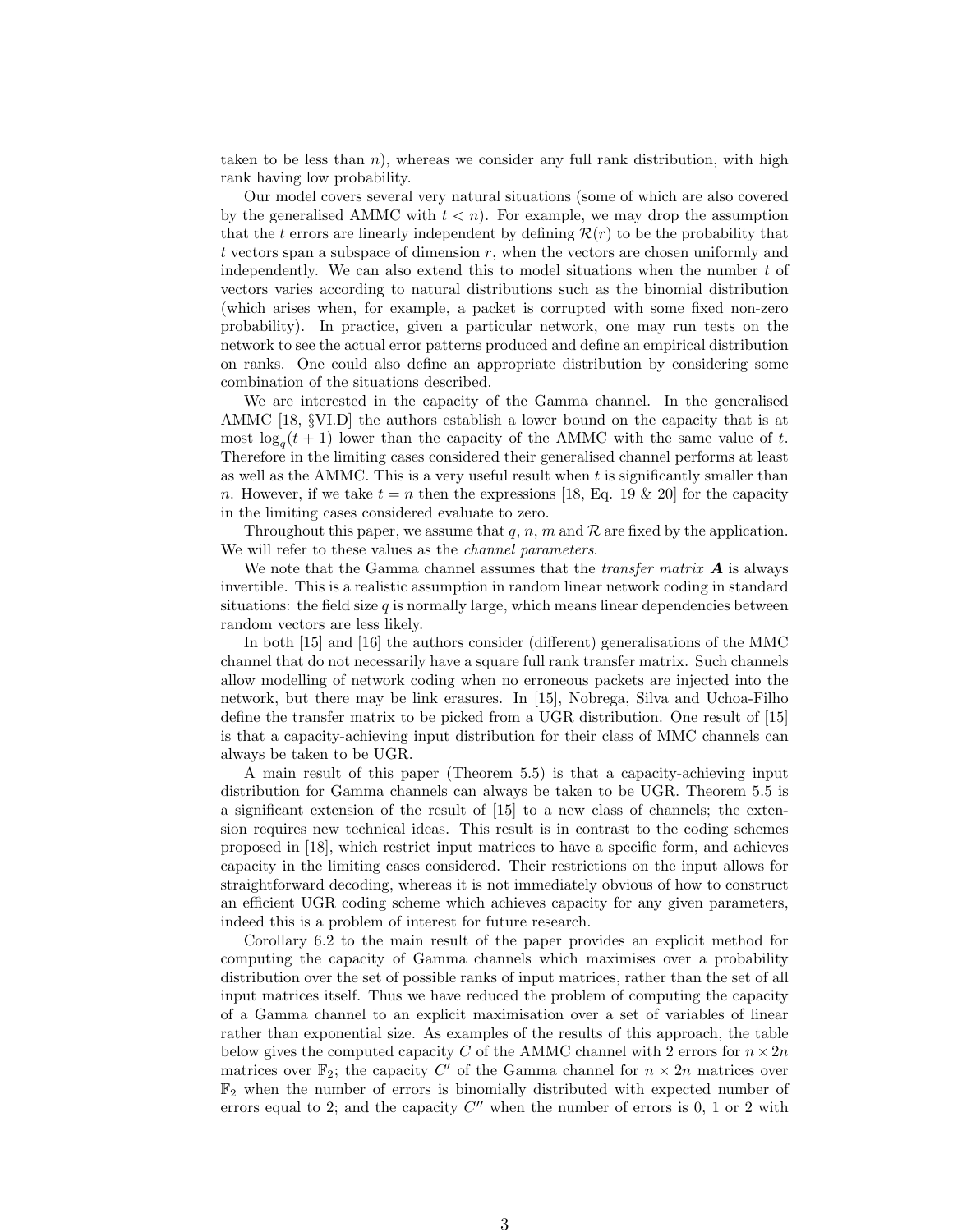

Figure 1: Capacity (in bits) of the AMMC channel with 2 errors for  $n \times 2n$  matrices over  $\mathbb{F}_2$ . The three curves are: the upper bound from [18, Theorem 6]; the capacity computed using methods in this paper; the lower bound from [18, Theorem 7].



Figure 2: Capacity  $C''$  (in bits) of the matrix channel with 0, 1 and 2 errors for  $n \times 2n$ matrices over  $\mathbb{F}_2$  specified in the text, together with the lower bound on the capacity from [18, § VI.D].

probabilities 1/7, 2/7 and 4/7 respectively.

|  |  | n   3   4   5   6   6   7   8   8   9   10                   |  |  |
|--|--|--------------------------------------------------------------|--|--|
|  |  | $C$ 1.731 5.586 11.644 18.807 30.050 42.381 56.798 73.290    |  |  |
|  |  | $C'$   1.117 4.633 10.422 18.368 28.395 40.491 54.676 70.996 |  |  |
|  |  | $C''$ 2.765 7.354 14.090 23.003 34.032 47.094 62.177 79.274  |  |  |

Figure 1 plots the capacity C of the AMMC channel together with general upper and lower bounds on the capacity. (These bounds are due to Silva et al. [18, Theorem 6 and 7]. We comment that an improved upper bound due to Claridge [5, Equation 6.6.2] is very similar to [18, Theorem 6] for these parameters.) Similarly, Figure 2 plots the capacity  $C''$  of the third example channel together with the lower bound on the capacity due to Silva et al. [18, § VI.D].

The remainder of the paper is organised as follows. Section 2 proves some preliminary results needed in what follows. In Section 3 we state results from matrix theory that we use. Section 4 establishes a relationship between the distributions of the ranks of input and output matrices for a Gamma channel. Section 5 proves Theorem 5.5, and Section 6 proves Corollary 6.2, giving an exact expression for the capacity of the Gamma channels. In Section 7 we prove the results from matrix theory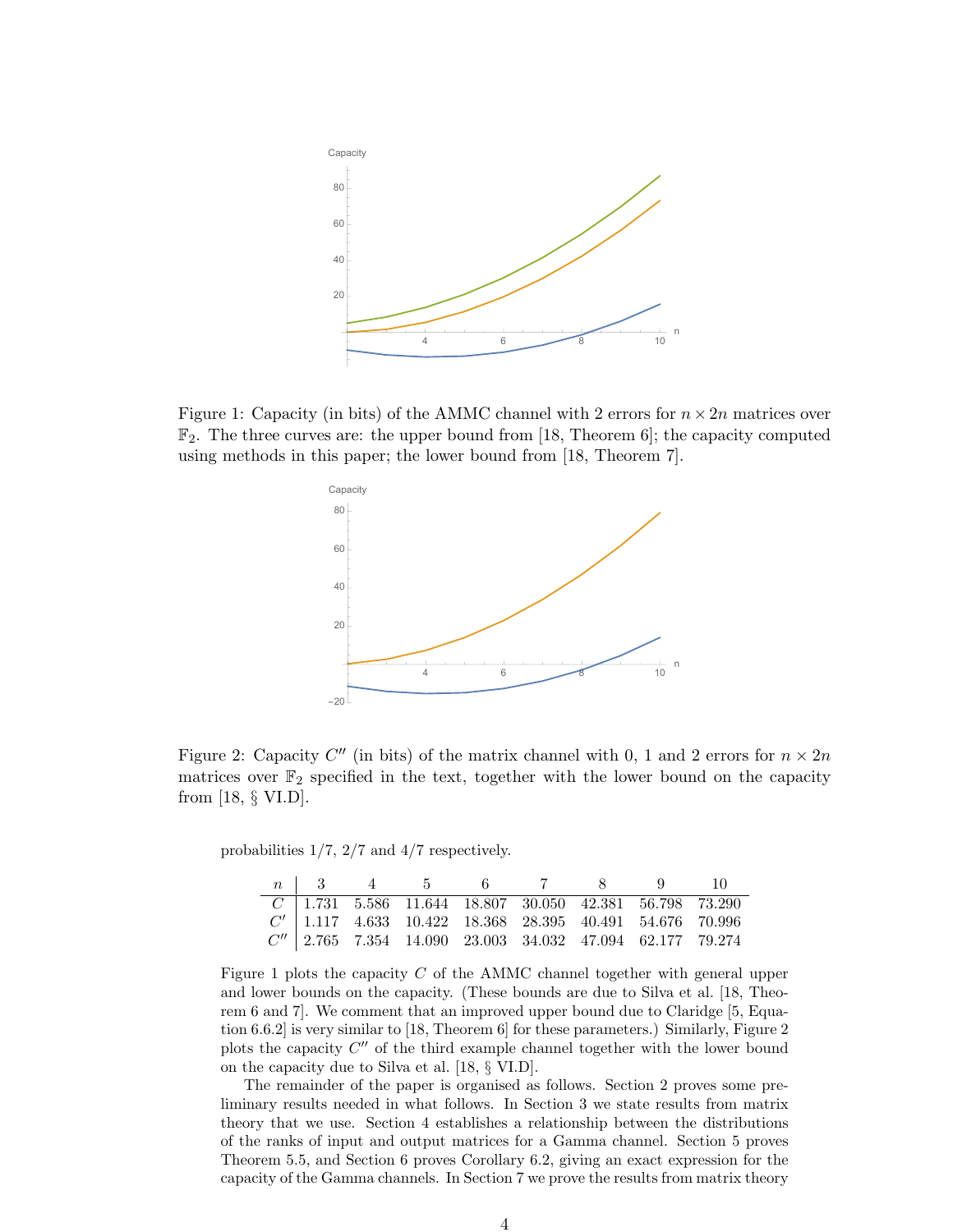that we use in earlier sections. Finally, Section 8 contains some concluding remarks.

#### 2 Preliminaries on finite-dimensional vector spaces

In this section we discuss finite-dimensional vector spaces and consider several counting problems involving subspaces and quotient spaces.

The *Gaussian binomial coefficient*, denoted  $\begin{bmatrix} m \\ d \end{bmatrix}_q$ , is defined to be the number of ddimensional subspaces of an m-dimensional space over  $\mathbb{F}_q$ . It is given by (e.g. [4, §9.2])

$$
\begin{bmatrix} m \\ d \end{bmatrix}_q = \begin{cases} \prod_{i=0}^{d-1} \frac{(q^m - q^i)}{(q^d - q^i)}, & \text{for } d \le m \\ 0, & \text{for } d > m. \end{cases}
$$
 (1)

Let  $V_1$  be a subspace of V. The following lemma gives the number of subspaces U of V where the intersection of U and  $V_1$ , and the image of U in the quotient space  $V/V_1$ , are both fixed.

**Lemma 2.1.** Let V be a d<sub>V</sub>-dimensional vector space. Let  $V_1$ ,  $V_2$  be subspaces of V, of dimensions  $d_{V_1}$  and  $d_{V_2}$  respectively, such that  $V_2 \subseteq V_1$ . The number of  $d_U$ dimensional subspaces  $U \subseteq V$  such that  $U \cap V_1 = V_2$  and the image of U in the quotient space  $V/V_1$  is the fixed  $d_U - d_{V_2}$  dimensional space U', is given by

$$
q^{(d_U - d_{V_2})(d_{V_1} - d_{V_2})}.
$$

*Proof.* Fix a basis for  $V_2$ , say  $\{b_{1,1}, \ldots, b_{1,d_{V_2}}\}$ . Let  $\pi : V \to V/V_1$  be the map which takes vectors in V to their image in  $V/V_1$ . For  $d_{U'} = d_U - d_{V_2}$ , let  $\{y_1, \ldots, y_{d_{U'}}\}$  be a basis for U', and let  ${b_{2,1}, \ldots, b_{2,d_{U'}}}$  be some vectors in V such that  $\pi(b_{2,i}) = y_i$ , for  $i = 1, ..., d_{U'}$ .

It is easy to check that every subspace  $U$  of the form we are counting has a basis

$$
B = \{b_{1,1}, \ldots, b_{1,d_{V_2}}, v_1 + b_{2,1}, \ldots, v_{d_{U'}} + b_{2,d_{U'}}\}
$$

where  $v_1, \ldots, v_{d_{U'}} \in \ker \pi = V_1$ . Moreover, all bases of this form span a subspace U of the form we are counting, and a basis

$$
B' = \{b_{1,1}, \ldots, b_{1,d_{V_2}}, v'_1 + b_{2,1}, \ldots, v'_{d_{U'}} + b_{2,d_{U'}}\}
$$

spans the same subspace as B if and only if  $[v_i] = [v'_i]$  for  $i = 1, ..., d_{U'}$ , where  $[v]$ denotes the image of a vector v in the quotient space  $V_1/V_2$ . Therefore there is a bijection between spaces U of the required form and ordered sets  $\{[v_1], \ldots, [v_{d_{U'}}]\}$  of elements in the quotient space  $V_1/V_2$ .

For  $i = 1, \ldots d_{U'}$ , there are  $q^{d_{V_1} - d_{V_2}}$  choices for  $[v_i] \in V_1/V_2$ , thus there are

$$
q^{d_{U'}(d_{V_1} - d_{V_2})} = q^{(d_U - d_{V_2})(d_{V_1} - d_{V_2})}.
$$
\n(2)

 $\Box$ 

choices for the ordered set  $\{[v_1], \ldots, [v_{d_{U'}}]\}$ . The result follows.

Given a vector space V and a subspace  $V_1 \subseteq V$ , Lemma 2.1 can be used to count subspaces U of V when either  $U \cap V_1$  is fixed, or the image of U in  $V/V_1$  is fixed, or when only the dimensions of these spaces are fixed. These results are given in the following three corollaries.

**Corollary 2.2.** Let V be a d<sub>V</sub>-dimensional vector space. Let  $V_1$ ,  $V_2$  be subspaces of V, of dimensions  $d_{V_1}$  and  $d_{V_2}$  respectively, such that  $V_2 \subseteq V_1$ . The number of  $d_U$ -dimensional subspaces  $U \subseteq V$  such that  $U \cap V_1 = V_2$ , is given by

$$
q^{(d_U - d_{V_2})(d_{V_1} - d_{V_2})} \begin{bmatrix} d_V - d_{V_1} \\ d_U - d_{V_2} \end{bmatrix}_q.
$$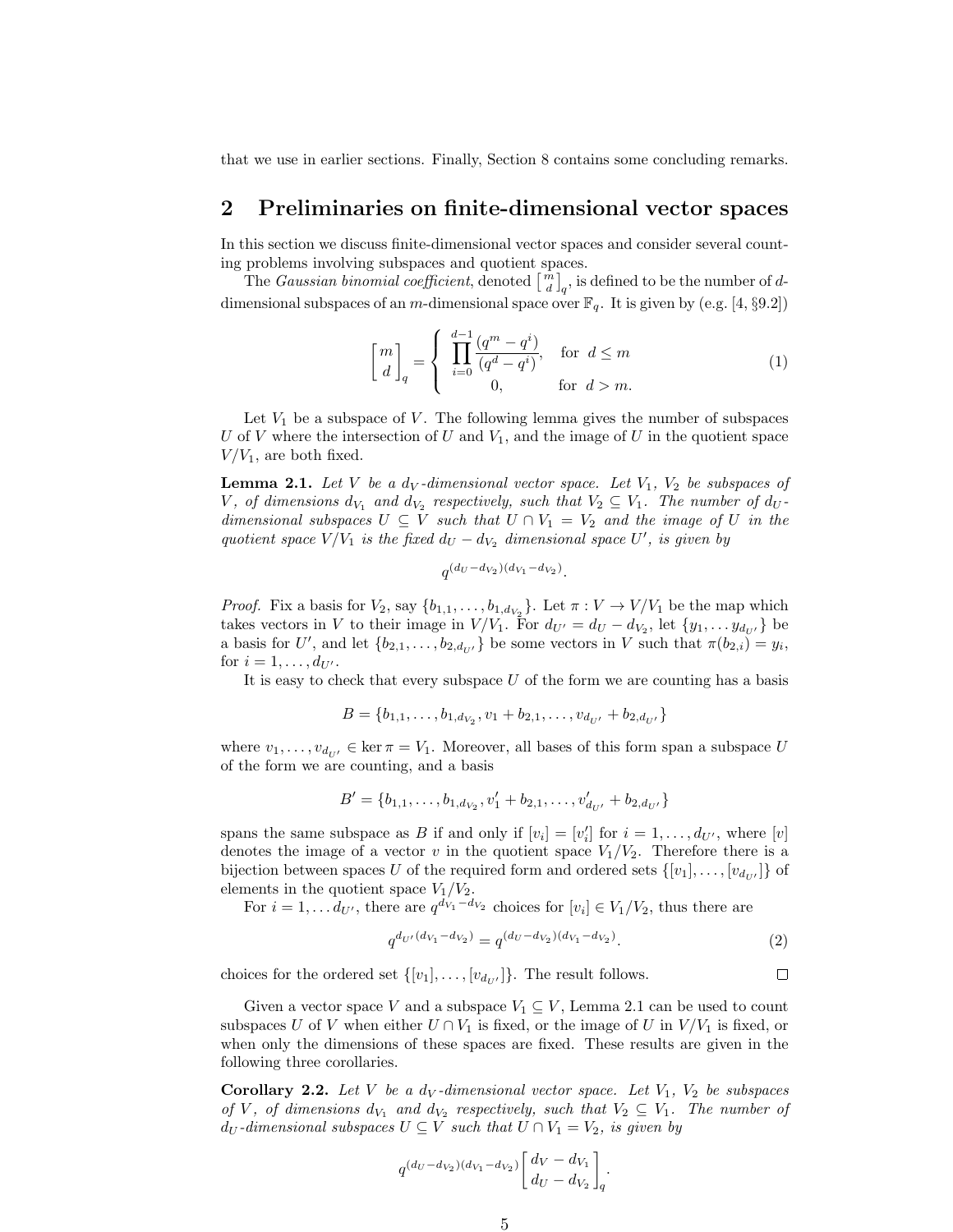*Proof.* The quotient space  $V/V_1$  is a space of dimension  $d_V - d_{V_1}$ . Let U' be a  $(d_U - d_{V_2})$ -dimensional subspace of  $V/V_1$ . There are

$$
\begin{bmatrix} d_V - d_{V_1} \\ d_U - d_{V_2} \end{bmatrix}_q
$$

possible choices for U'. For each such space U', there are  $q^{(d_U-d_{V_2})(d_{V_1}-d_{V_2})}$  possibilities for a space U with whose image in the quotient  $V/V_1$  is U', by Lemma 2.1.

**Corollary 2.3.** Let V be a d<sub>V</sub>-dimensional vector space. Let  $V_1$  be a d<sub>V<sub>1</sub></sub>-dimensional subspace of V. The number of  $d_U$ -dimensional subspaces  $U \subseteq V$  such that the image of U in the quotient space  $V/V_1$  is some fixed  $d_{U'}$  dimensional space U', is given by

$$
q^{d_{U'}(d_{V_1} - (d_U - d_{U'}))} \begin{bmatrix} d_{V_1} \\ d_U - d_{U'} \end{bmatrix}_q.
$$
 (3)

Proof. There are

$$
\left[{d_{V_1}\atop d_U-d_{U'}}\right]_q
$$

possible choices for a  $(d_U - d_{U'})$ -dimensional subspace  $V_2$  of  $V_1$ . For each choice of  $V_1$ , there are  $q^{(d_U - (d_U - d_{U'}))(d_{V_1} - (d_U - d_{U'}))} = q^{d_{U'}(d_{V_1} - (d_U - d_{U'}))}$  possibilities for the space U whose intersection with  $V_1$  is the fixed space  $V_2$ , by Lemma 2.1.  $\Box$ 

**Corollary 2.4.** Let V be a d<sub>V</sub>-dimensional vector space. Let  $V_1$  be a d<sub>V<sub>1</sub></sub>-dimensional subspace of V. For a subspace U of V, let  $[U]$  denote the image of U in the quotient space  $V/V_1$ . The number of d<sub>U</sub>-dimensional subspaces  $U \subseteq V$  such that  $\dim(U \cap V_1) =$  $d_{UV_1}$  is equal to the number of  $d_U$ -dimensional subspaces U such that  $dim([U]) =$  $d_U - d_{UV_1}$ . This number is equal to

$$
q^{(d_U - d_{UV_1})(d_{V_1} - d_{UV_1})} \begin{bmatrix} d_V - d_{V_1} \ d_U - d_{UV_1} \end{bmatrix}_q \begin{bmatrix} d_{V_1} \ d_{UV_1} \end{bmatrix}_q.
$$

*Proof.* Note that  $\dim(U \cap V_1) = d_{UV_1}$  if and only if  $\dim([U]) = d_U - d_{UV_1}$  hence the first statement of the lemma holds. Let  $V_2$  be a  $(d_{UV_1})$ -dimensional subspace of  $V_1$ . There are

$$
\left[\begin{array}{c}d_{V_1}\\d_{UV_1}\end{array}\right]_q
$$

possible choices for  $V_2$ , and

$$
\left[\frac{d_V - d_{V_1}}{d_U - d_{UV_1}}\right]_q
$$

possible choices for a  $(d_U - d_{UV_1})$ -dimensional subspace  $U'$  of  $V/V_1$ . For each choice of  $V_2$  and U', Lemma 2.1 implies there are  $q^{(d_U - d_{UV_1})(d_{V_1} - d_{UV_1})}$  possibilities for the space U whose intersection with  $V_1$  is the fixed space  $V_2$ , and image in the quotient  $V/V_1$  is the fixed space U'.  $\Box$ 

#### 3 Matrices over finite fields

This short section describes the notation and results we use from the theory of matrices over finite fields.

Let q be a non-trivial prime power, that is  $q = p^n$  for some prime p and integer  $n \geq 1$ . Let  $\mathbb{F}_q$  be the finite field of order q. In the introduction we defined  $\mathbb{F}_q^{n \times m}$  to be the set of  $n \times m$  matrices with entries in  $\mathbb{F}_q$ , we defined  $\mathbb{F}_q^{n \times m,r}$  to be the matrices be the matrices in  $\mathbb{F}_q^{n \times m}$  of rank r, and we defined  $GL(n, q)$  to be the set of invertible matrices in  $\mathbb{F}_q^{n \times n}$ .

For a matrix M, we write  $rk(M)$  for the rank of M and we write  $Row(M)$  for the row space of M.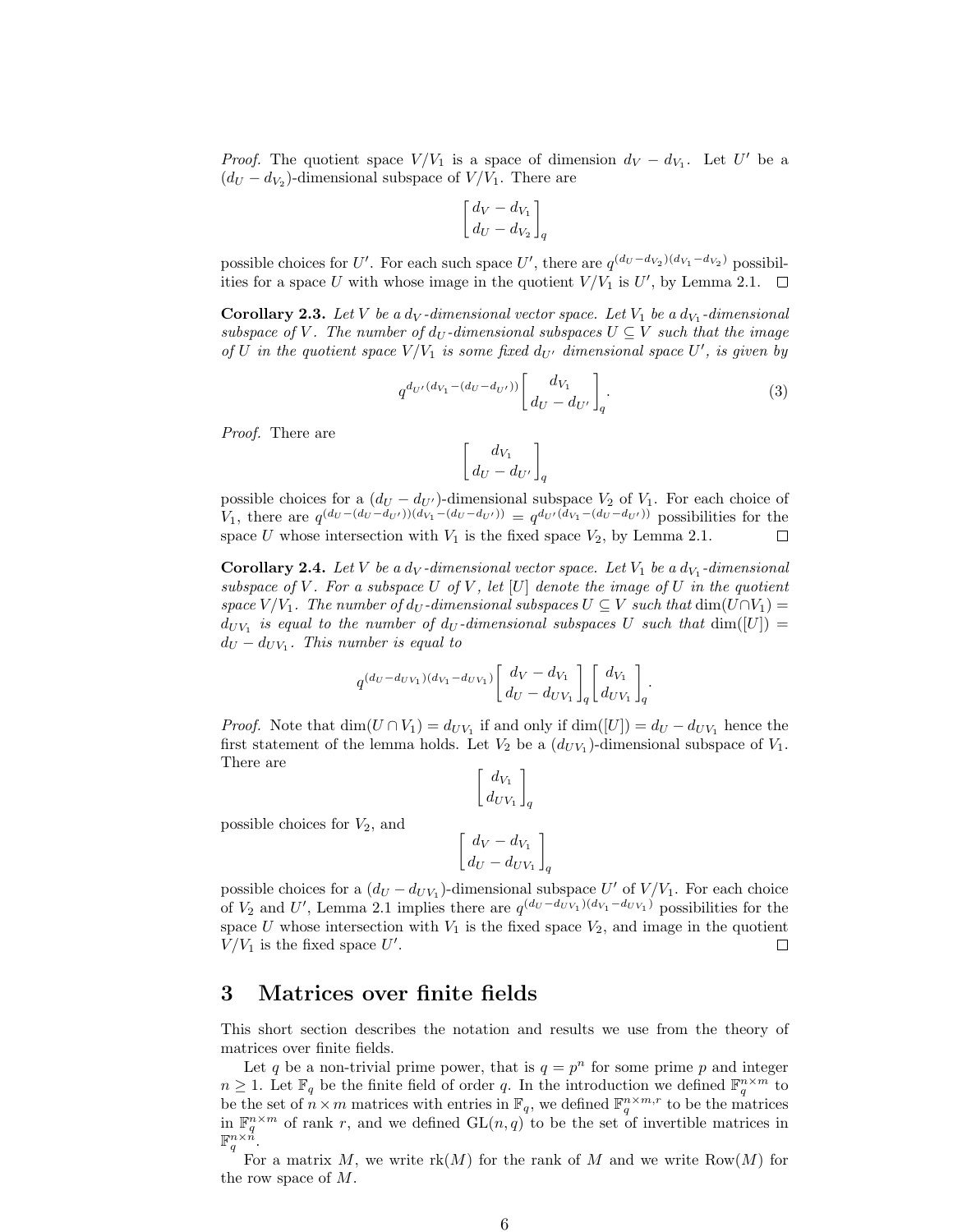**Lemma 3.1.** Let U be a subspace of  $\mathbb{F}_q^m$  of dimension u. The number  $f_0(u)$  of matrices  $M \in \mathbb{F}_q^{n \times m}$  such that  $Row(M) = U$  can be efficiently computed; it depends only on q, n, m and u. For  $0 \le u \le \min\{n, m\}$ ,

$$
f_0(u) = \prod_{i=0}^{u-1} q^n - q^i
$$
 (4)

$$
=\sum_{v=0}^{u}(-1)^{u-v}q^{nv+\binom{u-v}{2}}\begin{bmatrix}u\\v\end{bmatrix}_q.
$$
\n(5)

By an efficient computation, we mean a polynomial (in  $\max\{n, m\}$ ) number of arithmetic operations. Gabidulin [7, Theorem 4] establishes  $(4)$ , and  $(5)$  follows from [7, Equation 13]. Therefore Lemma 3.1 immediately follows.

The following results will be proved in Section 7.

**Lemma 3.2.** Let U and V be subspaces of  $\mathbb{F}_q^m$  of dimensions u and v respectively. Let  $h = \dim(U \cap V)$ . Let  $M \in \mathbb{F}_q^{n \times m}$  be a fixed matrix such that  $Row(M) = U$ . Let r be a non-negative integer. The number of matrices  $B \in \mathbb{F}_q^{n \times m,r}$  such that  $Row(B + M) = V$  can be efficiently computed; it depends only on q, n, m, r, u, v and h. We write  $f_1(u, v, h; r)$  for the number of matrices B of this form.

**Lemma 3.3.** Let r,  $r_B$  and  $r_X$  be non-negative integers. Let X be a fixed matrix such that  $rk(X) = r_X$ . The number of matrices  $B \in \mathbb{F}_q^{n \times m, r_B}$  such that  $rk(X + B) = r$ can be efficiently computed; it depends only on q, n, m, r,  $r_B$  and  $r_X$ . We write  $f_2(r, r_X, r_B)$  for the number of matrices B of this form.

In Section 7, Theorems 7.3 and 7.4 we give exact expressions for the functions  $f_1$ and  $f_2$  respectively in terms of their inputs and the values q, n and m, from which Lemmas 3.2 and 3.3 follow immediately.

We comment that the function  $f_2$  has connections with rank metric codes (see e.g. [8], [17] for example). For a fixed matrix X of rank  $r_X$ , the function  $f_2(r_X, r_B, r)$ gives the number of matrices B of rank  $r_B$  such that  $rk(X + B) = r$ . This is equal to the number of matrices B' of rank  $r_B$  such that  $rk(X - B') = r$  (setting  $B' = -B$ ). The *rank distance* is a metric defined for two matrices  $M_1, M_2 \in \mathbb{F}_q^{n \times m}$  to be

$$
d_R(M_1, M_2) = \text{rk}(M_1 - M_2).
$$

Therefore, the value  $f_2(r_X, r_B, r)$  gives the number of matrices of rank  $r_B$ , that have rank distance  $r$  from some fixed matrix of rank  $r<sub>X</sub>$ . Or equivalently, considering the space of all  $n \times m$  matrices over  $\mathbb{F}_q$ ,  $f_2(r_X, r_B, r)$  is the volume of intersection of two spheres with rank radii  $r_X$  and  $r_W$  with centres at rank distance r. The analysis of the volume of intersection of spheres in the rank metric space can lead to the development of covering properties for rank metric codes, as explored by Gadouleau and Yan [9]. In [9, Lemma 1], the authors give an expression for the function  $f_2$ , showing that indeed it is efficiently computable. The expression they give was developed using the theory of association schemes. In Section 7 we give an expression for  $f_2$  that avoids this theory, using direct counting arguments. Thus our new formula and proof give extra insight.

#### 4 Input and output rank distributions

A distribution  $\mathcal{P}_X$  on the input set X of the Gamma channel induces a distribution (the *input rank distribution*)  $\mathcal{R}_X$  on the set of possible ranks of input matrices. Let  $\mathcal{R}_Y$  be the corresponding *output rank distribution*, induced from the distribution on the output set of the Gamma channel. A key result (Lemma 4.2) is that  $\mathcal{R}_Y$  depends on only the channel parameters and  $\mathcal{R}_X$  (rather than on  $\mathcal{P}_X$  itself). This section aims to prove this result: it will play a vital role in the proof of Theorem 5.5 below.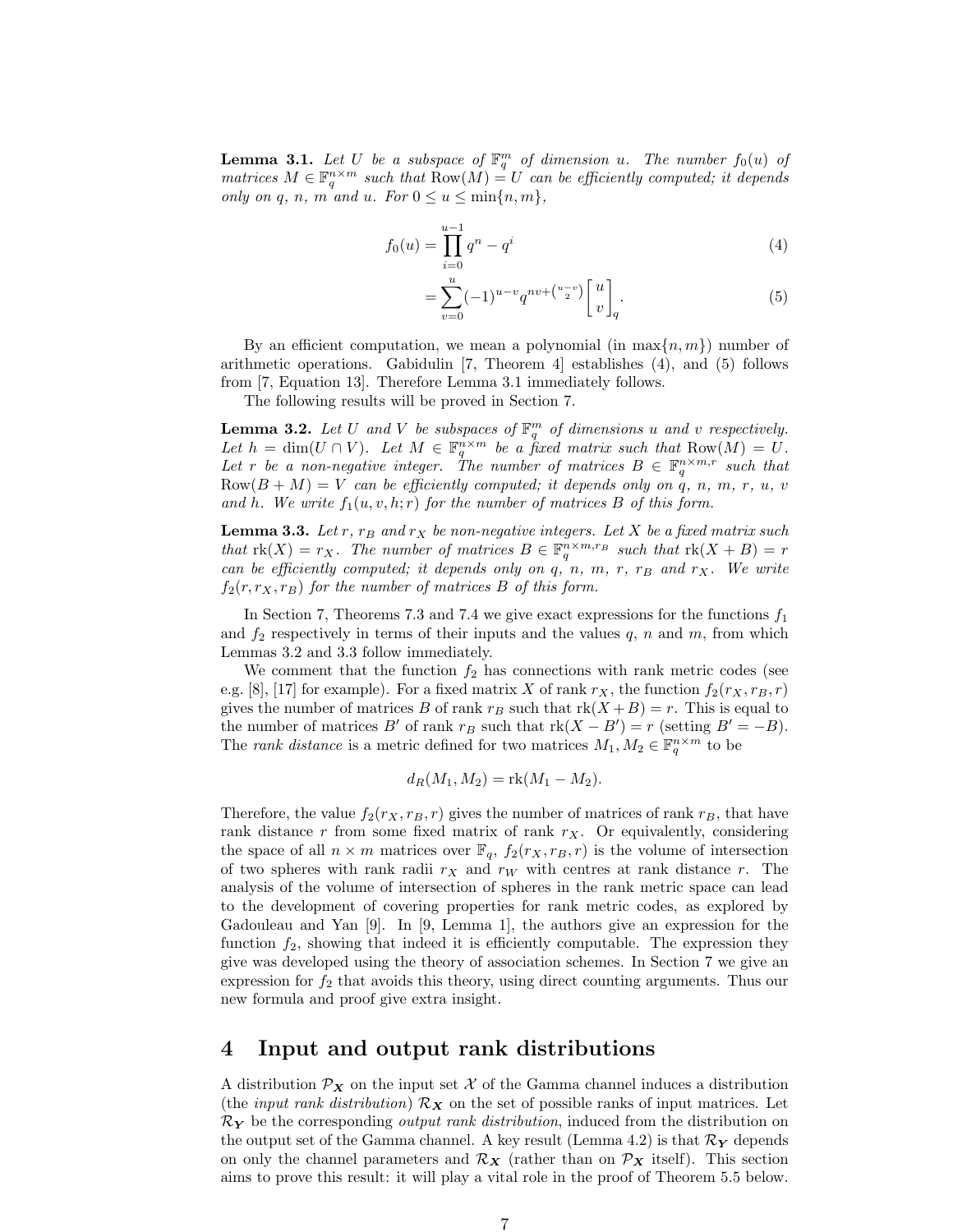**Definition 4.1.** Let  $r, r_X, r_B \in \{0, \ldots, \min\{n, m\}\}\.$  Define

$$
\rho(r;r_X,r_B) = \frac{f_2(r,r_X,r_B)}{|\mathbb{F}_q^{n \times m, r_B}|},
$$

where  $f_2$  is as defined in Lemma 3.3. For any fixed matrix  $X \in \mathbb{F}_q^{n \times m,r_X}$ , we see that  $\rho(r;r_X,r_B)$  gives the proportion of matrices  $B \in \mathbb{F}_q^{n \times m,r_B}$  with  $\mathrm{rk}(X+B)=r$ . Let R be a probability distribution on the set  $\{0, 1, \ldots, \min\{n, m\}\}\$  of possible ranks of  $n \times m$  matrices. Define

$$
\rho(r;r_X) = \sum_{r_B=0}^{\min\{n,m\}} \mathcal{R}(r_B)\rho(r;r_X,r_B),
$$

so that  $\rho(r; r_X)$  gives the weighted average of this proportion over the possible ranks of matrices B.

**Lemma 4.1.** Let **X** be an  $n \times m$  matrix sampled from some distribution  $\mathcal{P}_X$  on  $\mathbb{F}_q^{n \times m}$ . Let **B** be an  $n \times m$  matrix sampled from a UGR distribution with rank distribution R, where X and B are chosen independently. Let  $r, r_X, r_B \in \{0, \ldots, \min\{n, m\}\}.$ Then

$$
\rho(r; r_X, r_B) = \Pr(\text{rk}(\boldsymbol{X} + \boldsymbol{B}) = r | \text{rk}(\boldsymbol{X}) = r_X \text{ and } \text{rk}(\boldsymbol{B}) = r_B),
$$
(6)

and

$$
\rho(r; r_X) = \Pr(\text{rk}(X + B) = r | \text{rk}(X) = r_X). \tag{7}
$$

*Proof.* Let X be a fixed  $n \times m$  matrix of rank  $r_X$ . Then, since **B** has a UGR distribution,

$$
\Pr(\text{rk}(X + B) = r | \text{rk}(B) = r_B)
$$
\n
$$
= \frac{|\{B \in \mathbb{F}_q^{n \times m, rs} : \text{rk}(X + B) = r\}|}{|\mathbb{F}_q^{n \times m, r_B}|}
$$
\n
$$
= \frac{f_2(r, r_X, r_B)}{|\mathbb{F}_q^{n \times m, r_B}|}
$$
\n
$$
= \rho(r; r_X, r_B).
$$
\n(8)

Note that  $(8)$  only depends on  $rk(X)$ , not X itself. Hence

$$
\Pr(\text{rk}(X + B) = r | \text{rk}(X) = r_X, \text{rk}(B) = r_B)
$$
  
= 
$$
\sum_{X} \Pr(X = X) \Pr(\text{rk}(X + B) = r | \text{rk}(B) = r_B)
$$
  
= 
$$
\sum_{X} \Pr(X = X) \rho(r; r_X, r_B)
$$
  
= 
$$
\rho(r; r_X, r_B),
$$

where the sums are over matrices  $X \in \mathbb{F}_q^{n \times m,r_X}$ . Thus (6) holds. Also

$$
\Pr(\text{rk}(\boldsymbol{X} + \boldsymbol{B}) = r | \text{rk}(\boldsymbol{X}) = r_{X})
$$

$$
= \sum_{r_{B}=0}^{\min\{n,m\}} \mathcal{R}(r_{B}) \rho(r; r_{X}, r_{B}) \text{ (by (6))}
$$

$$
= \rho(r; r_{X}).
$$

Thus (7) holds, and so the lemma follows.

 $\Box$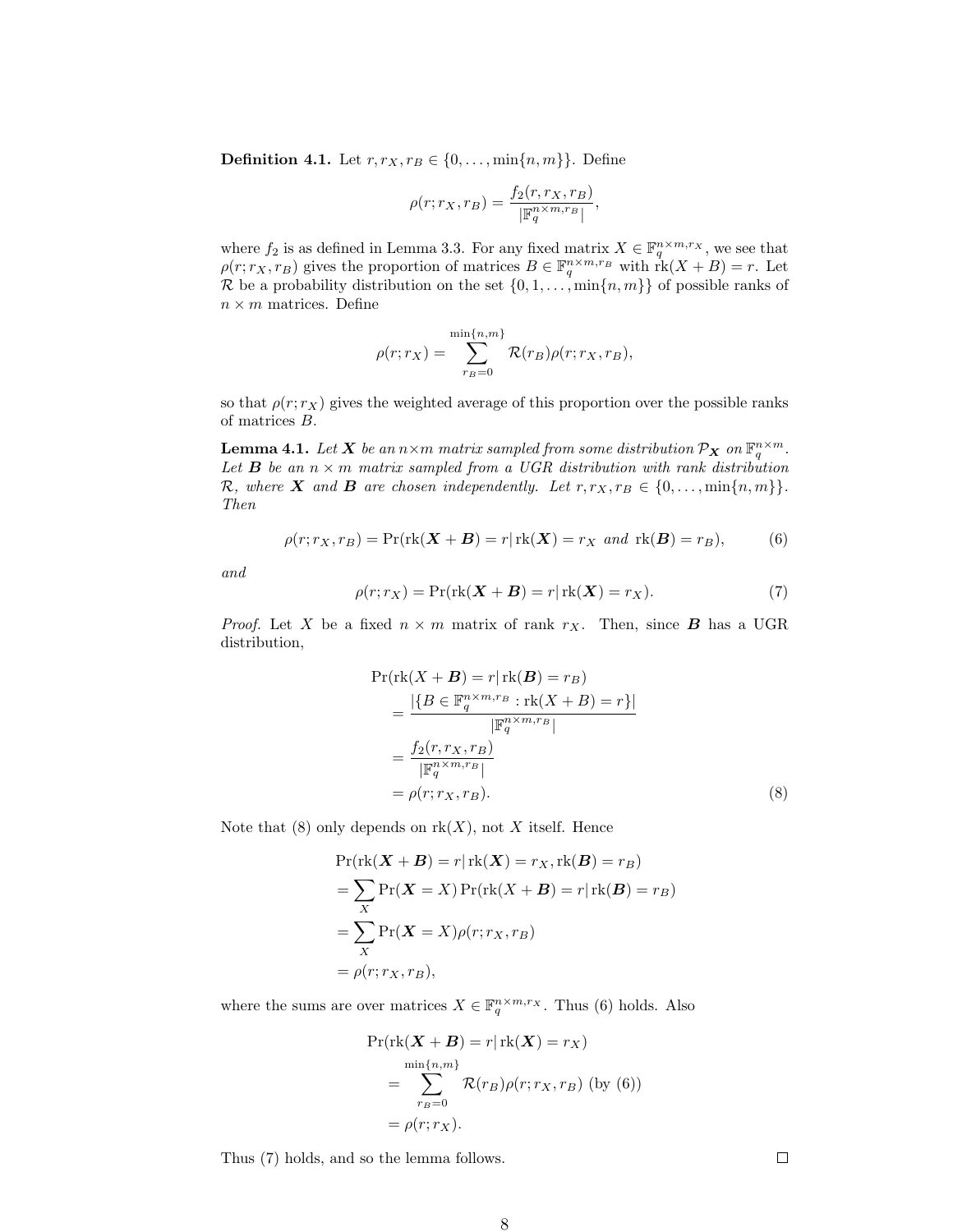**Lemma 4.2.** For the Gamma channel  $\Gamma(\mathcal{R})$  with input rank distribution  $\mathcal{R}_{\mathbf{X}}$ , the output rank distribution is given by

$$
\mathcal{R}_{\boldsymbol{Y}}(r) = \sum_{r_X, r_B=0}^{\min\{n,m\}} \mathcal{R}_{\boldsymbol{X}}(r_X) \mathcal{R}(r_B) \frac{f_2(r,r_X,r_B)}{|\mathbb{F}_q^{n \times m, r_B}|}
$$

for  $r = 1, \ldots, \min\{n, m\}$ . In particular,  $\mathcal{R}_{\mathbf{Y}}$  depends only on the input rank distribution (and the channel parameters), not on the input distribution itself.

*Proof.* We have that  $Pr(rk(X) = r_X) = \mathcal{R}_X(r_X)$  and  $Pr(rk(B) = r_B) = \mathcal{R}(r_B)$ . Hence, by  $(6)$ ,

$$
\mathcal{R}_{\mathbf{Y}}(r) = \Pr(\text{rk}(\mathbf{Y}) = r)
$$
  
\n
$$
= \sum_{r_X, r_B = 0}^{\min\{n, m\}} \mathcal{R}_{\mathbf{X}}(r_X) \mathcal{R}(r_B) \rho(r_Y; r_X, r_B)
$$
  
\n
$$
= \sum_{r_X, r_B = 0}^{\min\{n, m\}} \mathcal{R}_{\mathbf{X}}(r_X) \mathcal{R}(r_B) \frac{f_2(r, r_X, r_B)}{|\mathbb{F}_q^{n \times m, r_B}|}. \qquad \Box
$$

# 5 A UGR input distribution achieves capacity

This section shows (Theorem 5.5) that there exists a UGR input distribution to the Gamma channel that achieves capacity.

**Lemma 5.1.** Let M and M' be fixed  $n \times m$  matrices of the same rank. Let **B** be an  $n \times m$  matrix picked from a UGR distribution, and let **A** be an  $n \times n$  matrix picked uniformly from  $GL(n, q)$ , with **B** and **A** picked independently. Let  $\mathbf{Y} = \mathbf{A}(M + \mathbf{B})$ and let  $Y' = A(M' + B)$ . Then

$$
H(\boldsymbol{Y}) = H(\boldsymbol{Y'}).
$$

*Proof.* Let A be a fixed  $n \times n$  invertible matrix. Since the matrices AM and AM' have the same rank, there exist invertible matrices R and C such that  $AM' = RAMC$ . Consider the linear transformation  $\varphi : \mathbb{F}_q^{n \times m} \to \mathbb{F}_q^{n \times m}$  defined by  $\varphi(Y) = RYC$ . It is simple to check that  $\varphi$  is well defined and a bijection. Note that

$$
\varphi(A(M + B)) = RAMC + RABC
$$
  
=  $A(M' + A^{-1}RABC)$ .

Since  $\boldsymbol{B}$  is picked uniformly once its rank is determined, pre- and post-multiplying B by fixed invertible matrices gives a uniform matrix of the same rank, therefore B and  $A^{-1}RABC$  have the same distribution. Now

$$
Pr(Y = Y|A = A)
$$
  
= Pr (A(M + B) = Y)  
= Pr (\varphi(A(M + B)) = \varphi(Y))  
= Pr (A(M' + A^{-1}RABC) = \varphi(Y))  
= Pr (A(M' + B) = \varphi(Y))  
= Pr (Y' = \varphi(Y)|A = A), (10)

where (9) holds since the distributions of **B** and  $A^{-1}RABC$  are the same. Since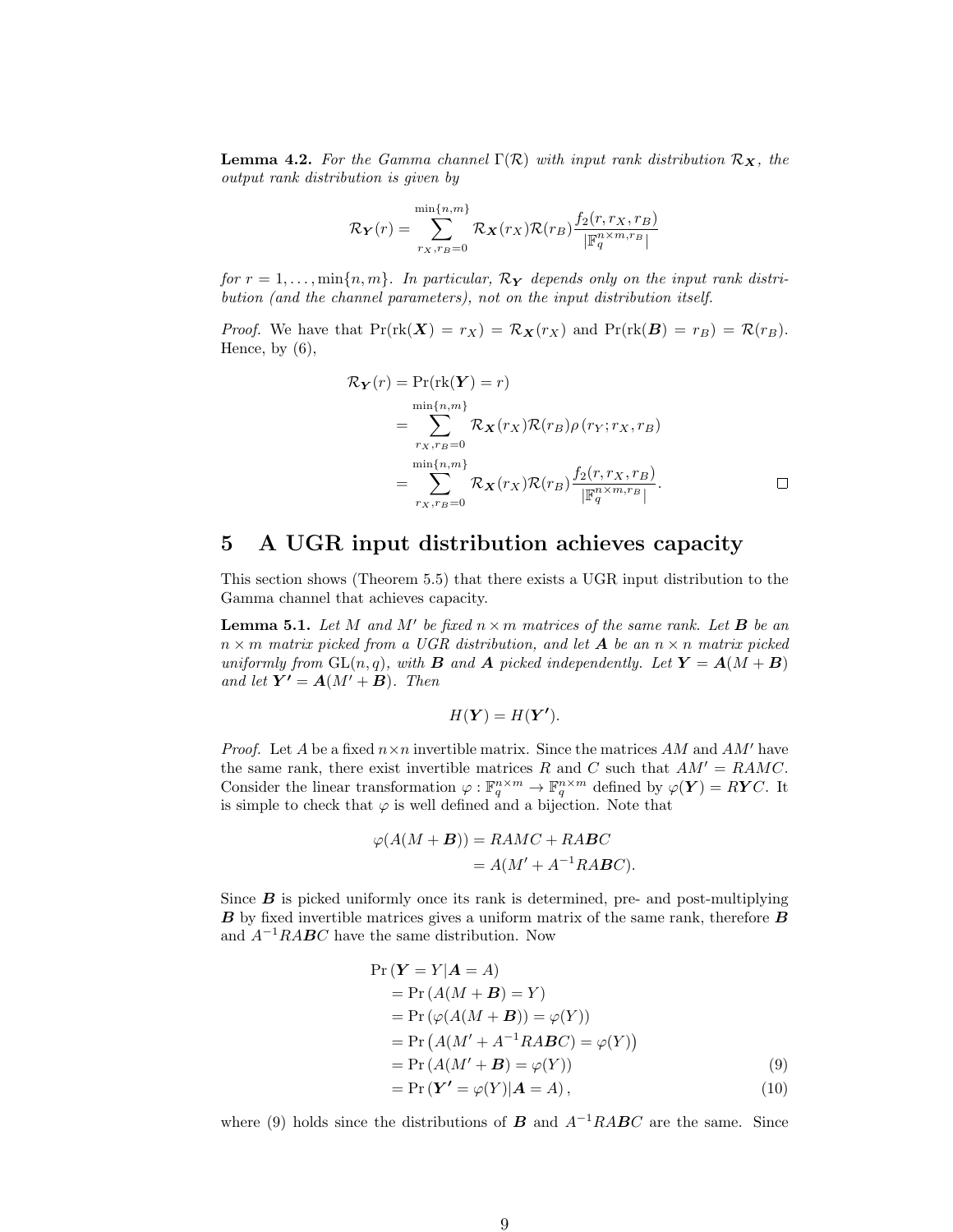$(10)$  is true for any fixed matrix A, it follows that

$$
\Pr(\boldsymbol{Y} = Y) = \sum_{A \in \text{GL}(n,q)} \Pr(\boldsymbol{A} = A) \Pr(\boldsymbol{Y} = Y | \boldsymbol{A} = A)
$$

$$
= \sum_{A \in \text{GL}(n,q)} \Pr(\boldsymbol{A} = A) \Pr(\boldsymbol{Y}' = \varphi(Y) | \boldsymbol{A} = A)
$$

$$
= \Pr(\boldsymbol{Y}' = \varphi(Y)). \tag{11}
$$

Thus Y and Y' have the same distribution, up to relabeling by  $\varphi$ . In particular, we find that  $H(Y) = H(Y')$ .  $\Box$ 

**Definition 5.1.** Let M be any  $n \times m$  matrix of rank r. Let A be an  $n \times n$  invertible matrix chosen uniformly from  $GL(n, q)$ . Let **B** be an  $n \times m$  matrix chosen from a UGR distribution with rank distribution  $\mathcal{R}$ , where  $\mathcal{A}$  and  $\mathcal{B}$  are picked independently. We define

$$
h_r = H\left(\mathbf{A}(M + \mathbf{B})\right).
$$

Lemma 5.1 implies that the value  $h_r$  does not depend on M, only on the rank r and the channel parameters q, n, m and  $\mathcal{R}$ . The exact value of  $h_r$  will be calculated later, in Theorem 6.1.

**Lemma 5.2.** Consider the Gamma channel  $\Gamma(\mathcal{R})$ . Let the input matrix **X** be sampled from a distribution  $\mathcal{P}_X$  with associated rank distribution  $\mathcal{R}_X$ , and let Y be the corresponding output matrix. Then

$$
H(\boldsymbol{Y}|\boldsymbol{X}) = \sum_{r=0}^{\min\{n,m\}} \mathcal{R}_{\boldsymbol{X}}(r) h_r.
$$

In particular,  $H(Y|X)$  depends only on the associated input rank distribution  $\mathcal{R}_X$ and the channel parameters.

*Proof.* Choosing  $A$  and  $B$  as in the definition of the Gamma channel, we see that

$$
H(\mathbf{Y}|\mathbf{X}) = \sum_{X \in \mathcal{X}} P(\mathbf{X} = X) H(\mathbf{A}(X + \mathbf{B}))
$$
  
= 
$$
\sum_{X \in \mathcal{X}} P(\mathbf{X} = X) h_{\text{rk}(X)}
$$
  
= 
$$
\sum_{r=0}^{\min\{n,m\}} \mathcal{R}_{\mathbf{X}}(r) h_r,
$$

which establishes the first assertion of the lemma. The second assertion follows since  $h_r$  depends only on r and the channel parameters.  $\Box$ 

The following lemma is a well known result, see for example [6, Ex. 2.28].

**Lemma 5.3.** Let  $Y_1$  and  $Y_2$  be two random  $n \times m$  matrices, sampled from distributions with the same associated rank distribution  $\mathcal{R}_{\mathbf{Y}}$ . If the distribution of  $\mathbf{Y_2}$  is UGR then  $H(Y_2) \geq H(Y_1)$ .

**Lemma 5.4.** Consider the Gamma channel  $\Gamma(\mathcal{R})$ . If the input distribution  $\mathcal{P}_X$  is UGR then the induced output distribution  $\mathcal{P}_{\mathbf{Y}}$  is also UGR.

*Proof.* Suppose the input distribution is UGR, with rank distribution  $\mathcal{R}_{\mathbf{X}}$ . We start by showing that the distribution of  $X + B$  is UGR. Let D be any  $n \times m$  matrix.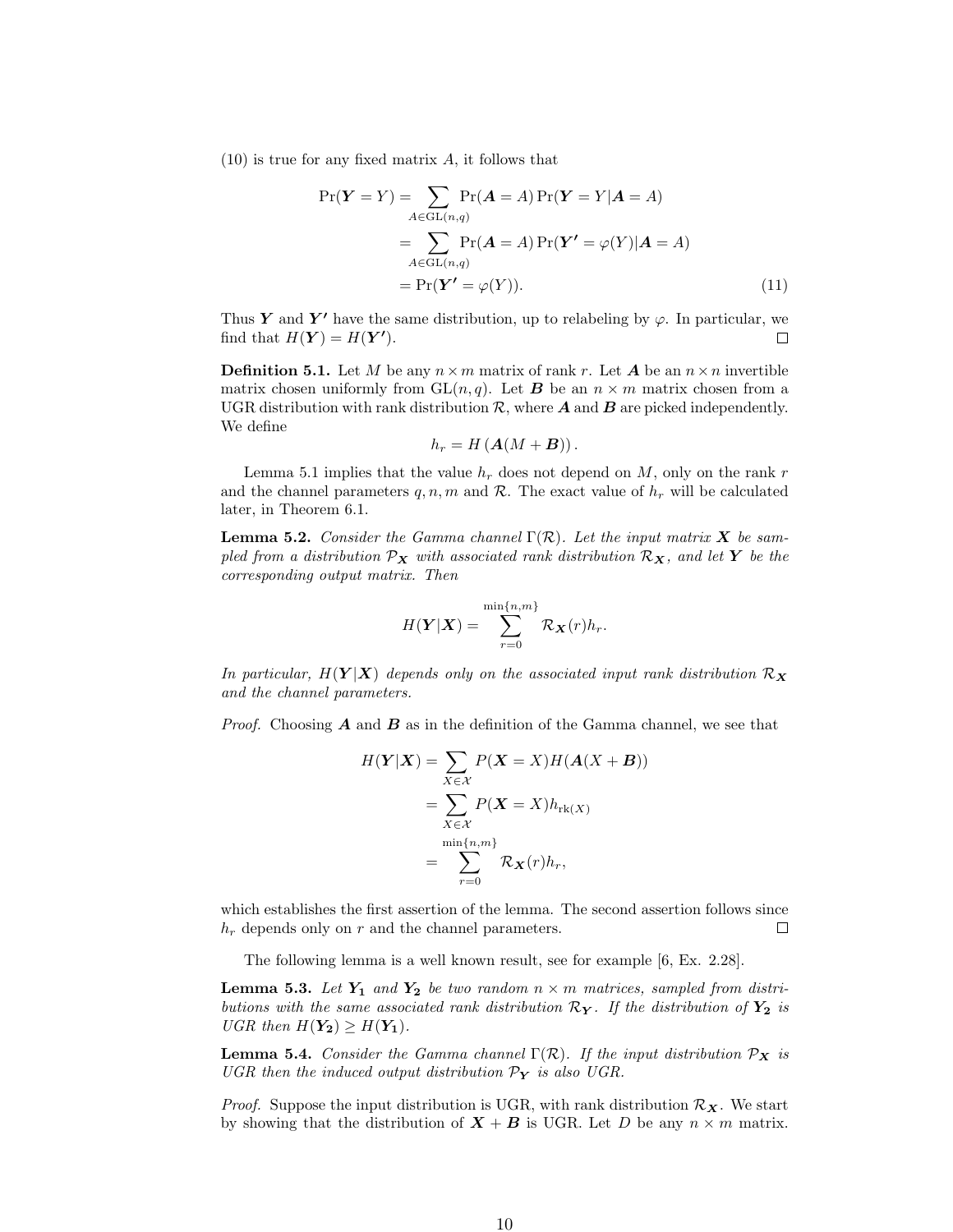Then

$$
\Pr(\boldsymbol{X} + \boldsymbol{B} = D)
$$
\n
$$
= \sum_{X \in \mathbb{F}_q^{n \times m}} \Pr(\boldsymbol{X} = X) \Pr(\boldsymbol{X} + \boldsymbol{B} = D | \boldsymbol{X} = X)
$$
\n
$$
= \sum_{X \in \mathbb{F}_q^{n \times m}} \frac{\mathcal{R}_X(\text{rk}(X))}{|\mathbb{F}_q^{n \times m, \text{rk}(X)}|} \Pr(X + \boldsymbol{B} = D),
$$

since  $X$  is sampled from a UGR distribution. Hence

$$
\Pr(X + B = D)
$$
\n
$$
= \sum_{r=0}^{\min\{n,m\}} \frac{\mathcal{R}_X(r)}{|\mathbb{F}_q^{n \times m,r}|} \sum_{X \in \mathbb{F}_q^{n \times m,r}} \Pr(B = D - X)
$$
\n
$$
= \sum_{r=0}^{\min\{n,m\}} \frac{\mathcal{R}_X(r)}{|\mathbb{F}_q^{n \times m,r}|} \sum_{X \in \mathbb{F}_q^{n \times m,r}} \frac{\mathcal{R}(\text{rk}(D - X))}{|\mathbb{F}_q^{n \times m,\text{rk}(D - X)}|},
$$

since  $X$  and  $B$  are independent, and since  $B$  has a UGR distribution with rank distribution R. Now

$$
\sum_{X \in \mathbb{F}_q^{n \times m,r}} \frac{\mathcal{R}(\text{rk}(D-X))}{|\mathbb{F}_q^{n \times m,rk(D-X)}|}
$$
\n
$$
= \sum_{r_B=0}^{\min\{n,m\}} |\{X \in \mathbb{F}_q^{n \times m,r} : \text{rk}(D-X) = r_B\}| \frac{\mathcal{R}(r_B)}{|\mathbb{F}_q^{n \times m,r_B}|}
$$
\n
$$
= \sum_{r_B=0}^{\min\{n,m\}} f_2(r_B, \text{rk}(D), r) \frac{\mathcal{R}(r_B)}{|\mathbb{F}_q^{n \times m,r_B}|}
$$

and so

$$
\Pr(\mathbf{X} + \mathbf{B} = D)
$$
  
= 
$$
\sum_{r=0}^{\min\{n,m\}} \frac{\mathcal{R}_{\mathbf{X}}(r)^{\min\{n,m\}}}{\left|\mathbb{F}_q^{n \times m,r}\right|} \sum_{r_B=0}^{\min\{n,m\}} f_2(r_B, \text{rk}(D), r) \frac{\mathcal{R}(r_B)}{\left|\mathbb{F}_q^{n \times m, r_B}\right|}.
$$

So  $Pr(X + B = D)$  does not depend on the specific matrix D, only its rank. Therefore, given any two  $n \times m$  matrices  $D_1, D_2$  of the same rank,

$$
Pr(\boldsymbol{X} + \boldsymbol{B} = D_1) = Pr(\boldsymbol{X} + \boldsymbol{B} = D_2).
$$

Hence  $X + B$  has a UGR distribution.

Let A be a fixed  $n \times n$  invertible matrix. Since  $X + B$  is picked uniformly once its rank is determined, multiplying  $X + B$  by the invertible matrix A will give a uniform matrix of the same rank, therefore  $A(X + B)$  has a UGR distribution. So, defining  $Y = A(X + B)$  to be the output of the Gamma channel, we see that for any  $n \times m$  matrix Y

$$
\Pr(\boldsymbol{Y} = Y | \boldsymbol{A} = A) = \Pr(A(\boldsymbol{X} + \boldsymbol{B}) = Y)
$$
  
= 
$$
\frac{\Pr(\text{rk}(A(\boldsymbol{X} + \boldsymbol{B})) = \text{rk}(Y))}{|\mathbb{F}_{q}^{n \times m, \text{rk}(Y)}|}
$$
  
= 
$$
\frac{\Pr(\text{rk}(\boldsymbol{Y}) = \text{rk}(Y)|\boldsymbol{A} = A)}{|\mathbb{F}_{q}^{n \times m, \text{rk}(Y)}|},
$$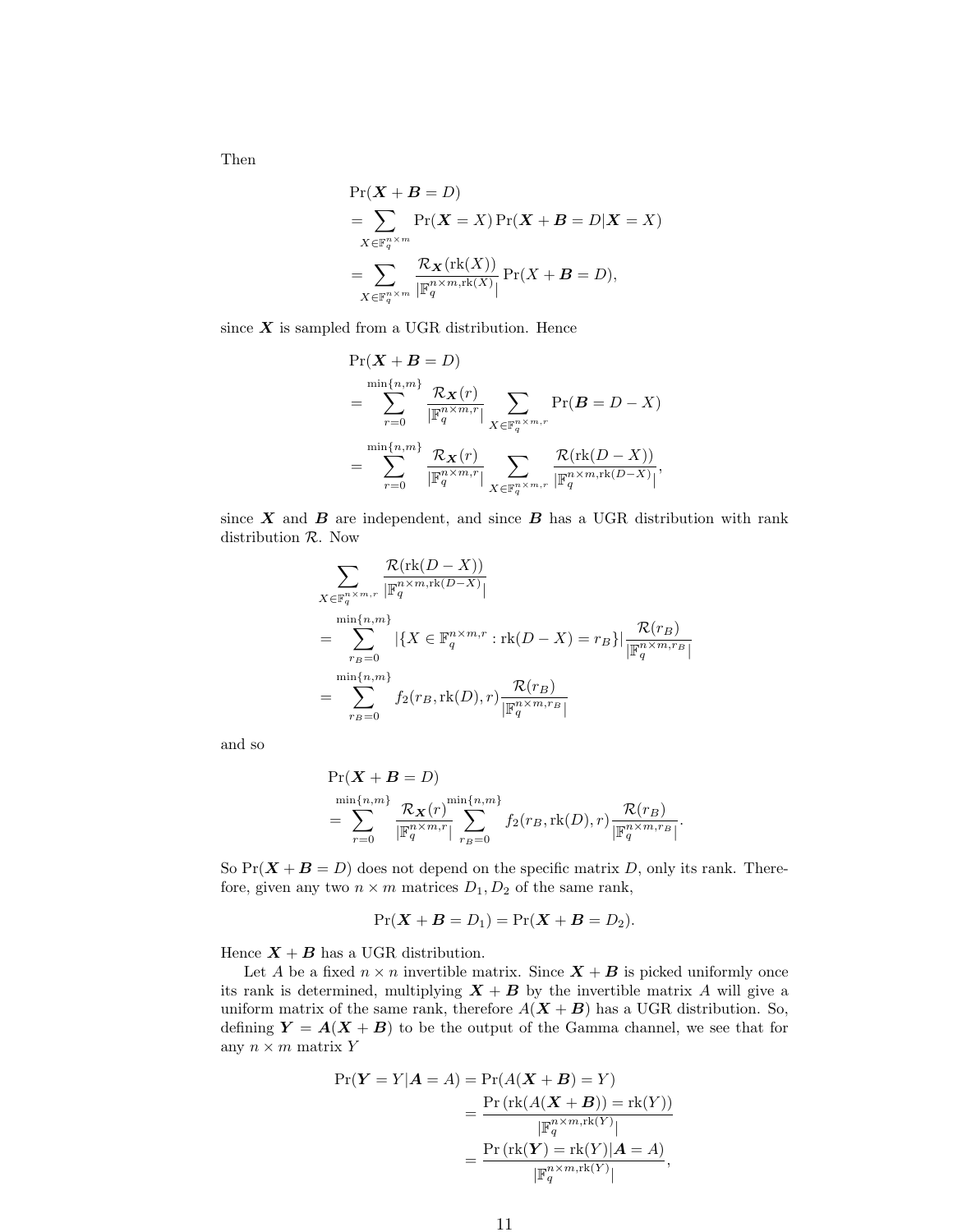where the second equality follows since  $A(X + B)$  has a UGR distribution. Thus

$$
Pr(\boldsymbol{Y} = Y) = \sum_{A \in GL(n,q)} Pr(\boldsymbol{A} = A) Pr(\boldsymbol{Y} = Y | \boldsymbol{A} = A)
$$
  
= 
$$
\sum_{A \in GL(n,q)} Pr(\boldsymbol{A} = A) \frac{Pr(rk(\boldsymbol{Y}) = rk(Y)|\boldsymbol{A} = A)}{|\mathbb{F}_q^{n \times m, rk(Y)}|}
$$
  
= 
$$
\frac{1}{|\mathbb{F}_q^{n \times m, rk(Y)}|} Pr(rk(\boldsymbol{Y}) = rk(Y)).
$$
 (12)

Since (12) holds for all  $Y \in \mathbb{F}_q^{n \times m}$  it follows that Y has a UGR distribution.  $\Box$ 

**Theorem 5.5.** For the Gamma channel  $\Gamma(\mathcal{R})$ , there exists a UGR input distribution that achieves channel capacity. Moreover, given any input distribution  $\mathcal{P}_{\mathbf{X}}$  with associated rank distribution  $\mathcal{R}_X$ , if  $\mathcal{P}_X$  achieves capacity then the UGR distribution with rank distribution  $\mathcal{R}_{\mathbf{X}}$  achieves capacity.

*Proof.* Let  $X_1$  be a channel input, with output  $Y_1$  such that  $\mathcal{P}_{X_1}$  is a capacity achieving input distribution. That is  $\max_{\mathcal{P}_{\mathbf{X}}}\{I(\mathbf{X},\mathbf{Y})\}=I(\mathbf{X}_1,\mathbf{Y}_1)$ . Then define the input  $X_2$  with output  $Y_2$  to be distributed such that  $\mathcal{P}_{X_2}$  is the UGR distribution with  $\mathcal{R}_{X_2} = \mathcal{R}_{X_1}$ . To prove the theorem it suffices to show  $I(X_2, Y_2) \ge I(X_1, Y_1)$ .

By Lemma 4.2,  $\mathcal{R}_{Y_2} = \mathcal{R}_{Y_1}$  and by Lemma 5.4,  $Y_2$  has a UGR distribution. Therefore, by Lemma 5.3,

$$
H(\mathbf{Y_2}) \ge H(\mathbf{Y_1}).\tag{13}
$$

Also, since  $\mathcal{R}_{X_2} = \mathcal{R}_{X_1}$ , Lemma 5.2 implies that

$$
H(\mathbf{Y_2}|\mathbf{X_2}) = H(\mathbf{Y_1}|\mathbf{X_1}).\tag{14}
$$

Using (13) and (14), it follows that

$$
I(X_2, Y_2) = H(Y_2) - H(Y_2|X_2)
$$
  
\n
$$
\geq H(Y_1) - H(Y_2|X_2)
$$
  
\n
$$
= H(Y_1) - H(Y_1|X_1)
$$
  
\n
$$
= I(X_1, Y_1).
$$

### 6 Optimal input distributions and channel capacity

Theorem 5.5 reduces the problem of computing the Gamma channel capacity to a maximisation over a set of variables of linear rather than exponential size, since the UGR distribution is determined by the distribution  $\mathcal{R}_{\mathbf{X}}$  on a set of size min $\{n, m\}+1$ . In this section we give an expression for this maximisation problem in terms of the channel parameters and the efficiently computable functions  $f_0$ ,  $f_1$  and  $f_2$  defined in Section 3. Since the mutual information is concave when considered as a function over possible input distributions (see e.g. [6, Theorem 2.7.4]), this is a concave maximisation problem and hence efficiently computable (see e.g. [3]). Therefore the expression obtained provides a means for efficiently computing the exact channel capacity, and determining an optimal input rank distribution.

We begin by computing the value of  $h_r$ , as defined in Definition 5.1. This is needed to compute the maximisation problem in Corollary 6.2 that gives rise to the channel capacity.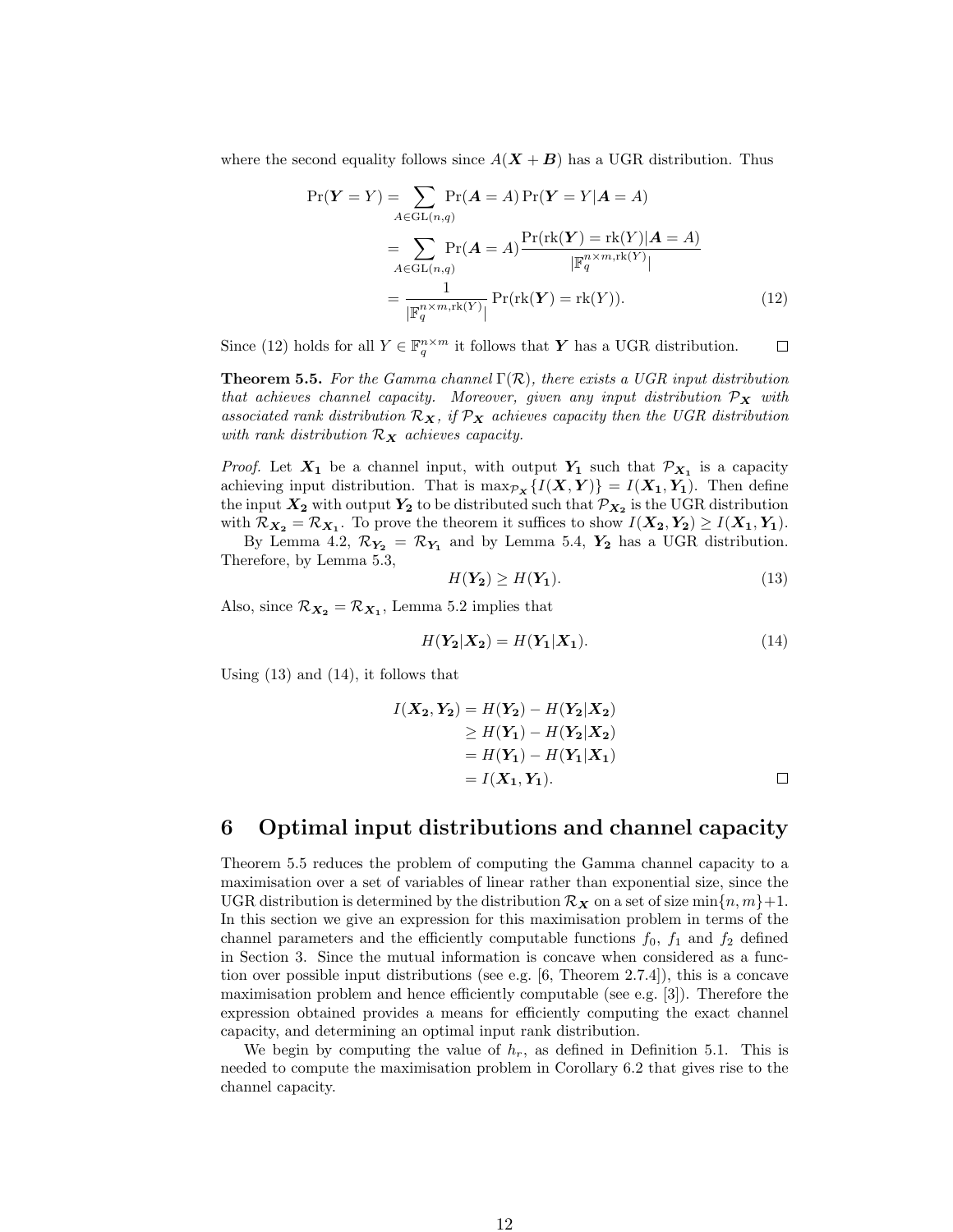**Theorem 6.1.** The value  $h_r$ , as defined in Definition 5.1, is given by

$$
h_r = \sum_{v=0}^{\min\{n,m\}} \sum_{h=0}^{\min\{r,v\}} q^{(v-h)(r-h)} \begin{bmatrix} r \\ h \end{bmatrix}_q {m-r \brack v-h}_q
$$

$$
\cdot \left( \sum_{r_B=0}^{\min\{n,m\}} \mathcal{R}(r_B) \frac{f_1(r,v,h;r_B)}{|\mathbb{F}_q^{n \times m,r_B}|} \right) \log \left( \frac{f_0(v)}{\sum_{r_B=h}^{\min\{n,m,v+h\}} \mathcal{R}(r_B) \frac{f_1(r,v,h;r_B)}{|\mathbb{F}_q^{n \times m,r_B}|}} \right).
$$

where  $f_0$  is as defined in Lemma 3.1 and  $f_1$  is as defined in Lemma 3.2.

*Proof.* Let M be a fixed  $n \times m$  matrix of rank r. Let  $Y = A(M + B)$ , where A is picked uniformly from  $GL(n, q)$  and **B** has a UGR distribution with rank distribution R. Then

$$
h_r = H(\mathbf{A}(M + \mathbf{B}) | \operatorname{rk}(M) = r) = H(\mathbf{Y}).
$$

Since Row $(Y)$  is fully determined by Y, it follows that  $H(Y, Row(Y)) = H(Y)$ . Therefore, using the chain rule for entropy (e.g. [6, Thm. 2.2.1]), we have

$$
H(\mathbf{Y}) = H(\mathbf{Y}, \text{Row}(\mathbf{Y}))
$$
  
=  $H(\mathbf{Y} | \text{Row}(\mathbf{Y})) + H(\text{Row}(\mathbf{Y})).$  (15)

Now, multiplying  $(M + B)$  by a uniformly picked invertible matrix will result in a uniform matrix of the same rowspace as  $(M + B)$ . That is, the distribution of Y is uniform given the rowspace of  $Y$ . Thus (see [6, Thm. 2.6.4])

$$
H(\mathbf{Y} | \operatorname{Row}(\mathbf{Y}) = V) = \log \left( |\{ Y' : Y' \in \mathbb{F}_q^{n \times m}, \operatorname{Row}(Y') = V \}| \right)
$$
  
= log (f<sub>0</sub>(dim(V))), (16)

where  $f_0$  is as defined in Lemma 3.1. Therefore

$$
H(\boldsymbol{Y} | \operatorname{Row}(\boldsymbol{Y})) = \sum_{V \subseteq \mathbb{F}_q^m} \operatorname{Pr}(\operatorname{Row}(\boldsymbol{Y}) = V) H(\boldsymbol{Y} | \operatorname{Row}(\boldsymbol{Y}) = V)
$$

$$
= \sum_{V \subseteq \mathbb{F}_q^m} \operatorname{Pr}(\operatorname{Row}(\boldsymbol{Y}) = V) \log (f_0(\dim(V))). \tag{17}
$$

Hence

$$
h_r = H(\mathbf{Y})
$$
  
\n
$$
= H(\mathbf{Y} | \text{Row}(\mathbf{Y})) + H(\text{Row}(\mathbf{Y}))
$$
  
\n
$$
= \sum_{V \subseteq \mathbb{F}_q^m} \Pr(\text{Row}(\mathbf{Y}) = V) \log (f_0(\text{dim}(V)))
$$
  
\n
$$
- \sum_{V \subseteq \mathbb{F}_q^m} \Pr(\text{Row}(\mathbf{Y}) = V) \log (\Pr(\text{Row}(\mathbf{Y}) = V))
$$
  
\n
$$
= \sum_{V \subseteq \mathbb{F}_q^m} \Pr(\text{Row}(\mathbf{Y}) = V) \log \left( \frac{f_0(\text{dim}(V))}{\Pr(\text{Row}(\mathbf{Y}) = V)} \right).
$$
 (18)

Now, we calculate the probability of Y having a particular rowspace V. Set  $U =$ Row $(M)$ , so dim  $U = r$ . For  $V \subseteq \mathbb{F}_q^m$ , let  $d_{UV} = \dim(U \cap V)$ . Using the function  $f_1$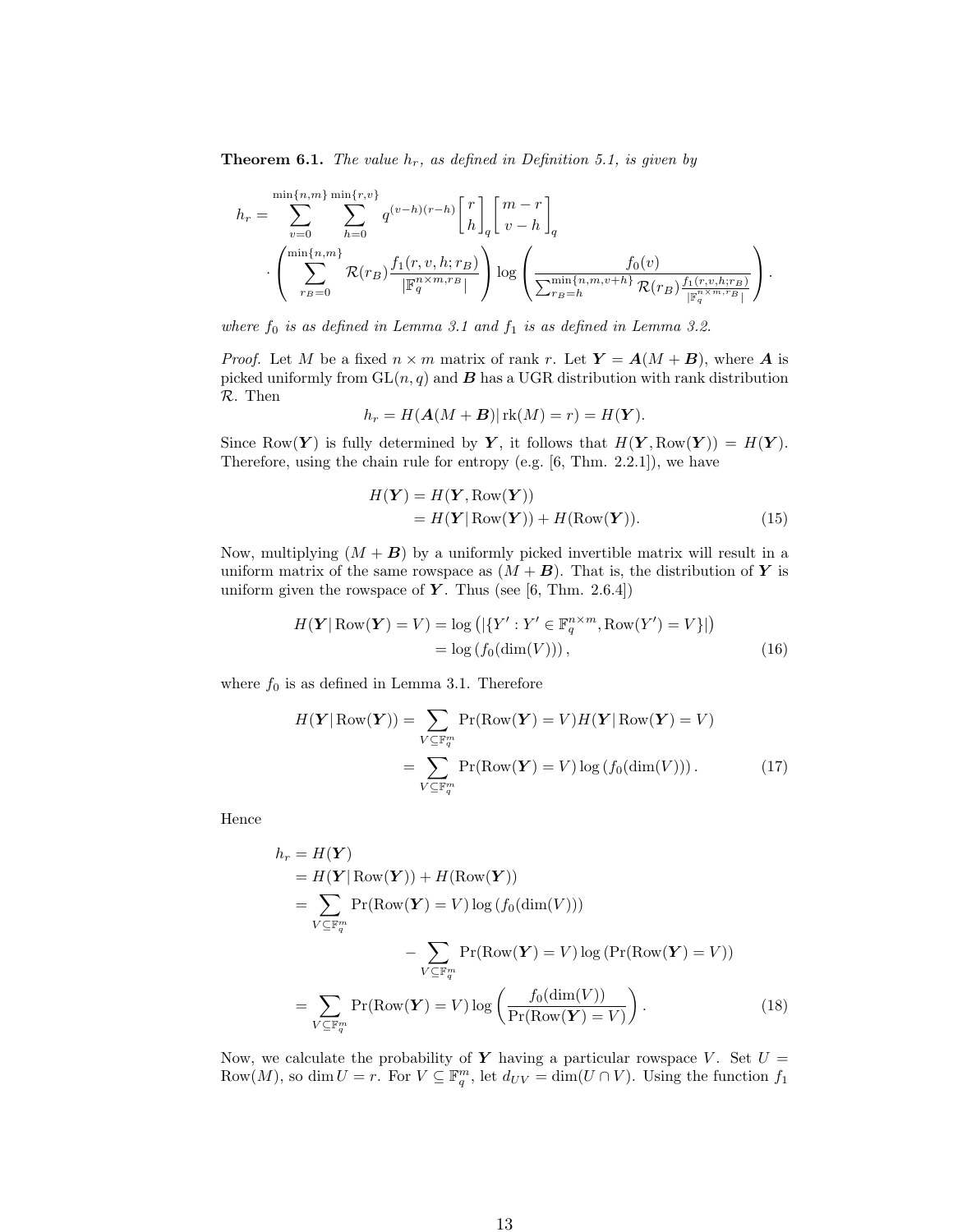defined in Lemma 3.2, we obtain the following result.

$$
\Pr(\text{Row}(\boldsymbol{Y}) = V) \n= \Pr(\text{Row}(M + B) = V) \n= \sum_{r_B=0}^{\min\{n,m\}} \Pr(\text{rk}(B) = r_B) \Pr(\text{Row}(M + B) = V | \text{rk}(B) = r_B) \n= \sum_{r_B=0}^{\min\{n,m\}} \mathcal{R}(r_B) \frac{|\{B : \text{rk}(B) = r_B, \text{Row}(M + B) = V\}|}{|\mathbb{F}_q^{n \times m, r_B}|} \n= \sum_{r_B=0}^{\min\{n,m\}} \mathcal{R}(r_B) \frac{f_1(r, \dim(V), d_{UV}; r_B)}{|\mathbb{F}_q^{n \times m, r_B}|},
$$
\n(20)

where (19) follows since  $\boldsymbol{B}$  has a UGR distribution.

Substituting (20) into (18) we get

$$
h_r = \sum_{V \subseteq \mathbb{F}_q^m} \left( \sum_{r_B=0}^{\min\{n,m\}} \mathcal{R}(r_B) \frac{f_1(r, \dim(V), d_{UV}; r_B)}{|\mathbb{F}_q^{m \times m, r_B}|} \right) \cdot \log \left( \frac{f_0(\dim(V))}{\sum_{r_B=0}^{\min\{n,m\}} \mathcal{R}(r_B) \frac{f_1(r, \dim(V), d_{UV}; r_B)}{|\mathbb{F}_q^{m \times m, r_B}|}} \right) \tag{21}
$$

In (21), for a given subspace  $V \subseteq \mathbb{F}_q^m$ , the corresponding term in the sum depends only on  $\dim(V)$  and  $d_{UV} = \dim(\text{Row}(M) \cap V)$ . Clearly  $0 \le d_{UV} \le \min{\dim U, \dim V}$ . Moreover, Corollary 2.4 implies that the number of spaces V with  $\dim(V) = v$  and  $\dim(\text{Row}(M) \cap V) = h$  for fixed integers v and h is

$$
q^{(v-h)(r-h)}{r \brack h}_q {m-r \brack v-h}_q.
$$

Combining this with (21) proves the theorem.

 $\Box$ 

Now we give the result of this section: an efficiently computable expression for the Gamma channel capacity as a maximisation over the set of possible input rank distributions.

Corollary 6.2. The capacity of the Gamma channel  $\Gamma(\mathcal{R})$  is given by

$$
C = \max_{\mathcal{R}_X} \left\{ \left( \sum_{r_Y=0}^{\min\{n,m\}} \mathcal{R}_Y(r_Y) \log \left( \frac{|\mathbb{F}_q^{n \times m, r_Y}|}{\mathcal{R}_Y(r_Y)} \right) \right) - \sum_{r_X=0}^{\min\{n,m\}} \mathcal{R}_X(r_X) h_{r_X} \right\},\right\}
$$

where  $h_{r_X}$  may be computed using Theorem 6.1, and  $\mathcal{R}_Y(r_Y)$  may be computed using Lemma 4.2.

*Proof.* The capacity  $C$  of the channel is defined to be

$$
C = \max_{\mathcal{P}_{\mathbf{X}}} \{ I(\mathbf{X}; \mathbf{Y}) \} = \max_{\mathcal{P}_{\mathbf{X}}} \{ H(\mathbf{Y}) - H(\mathbf{Y}|\mathbf{X}) \}.
$$
 (22)

By Theorem 5.5, to achieve capacity we can chose the input distribution  $\mathcal{P}_{\mathbf{X}}$  to be UGR. By Lemma 5.4, the output distribution will also be UGR. Therefore the output distribution is given by

$$
\mathcal{P}_{\mathbf{Y}}(Y) = \Pr(\mathbf{Y} = Y) = \frac{1}{\left|\mathbb{F}_q^{n \times m, \text{rk}(Y)}\right|} \mathcal{R}_{\mathbf{Y}}(\text{rk}(Y))
$$
\n(23)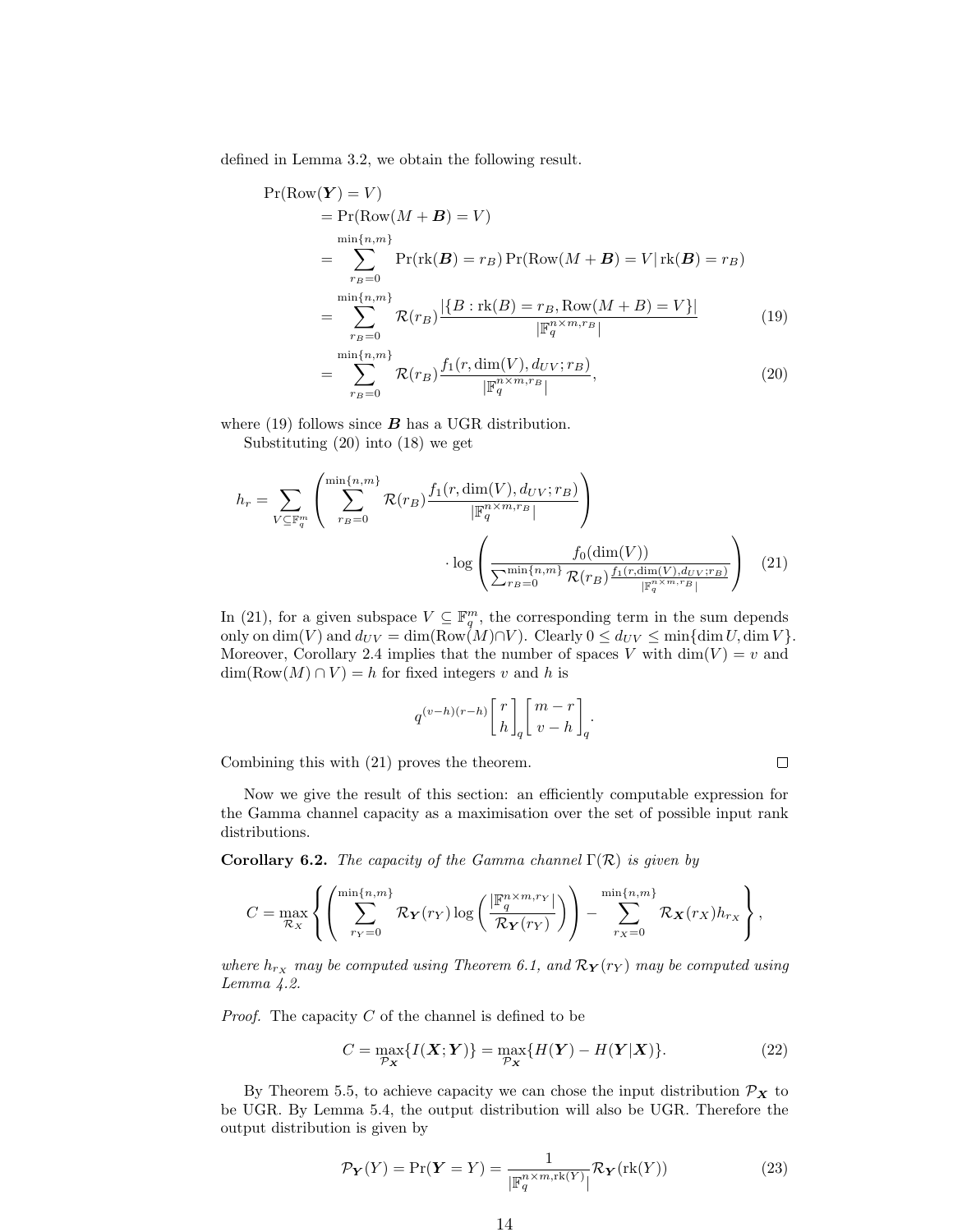for any  $Y \in \mathbb{F}_q^{n \times m}$ . Thus the entropy of  $Y$  is given by

$$
H(\mathbf{Y}) = -\sum_{Y \in \mathbb{F}_q^{n \times m}} \Pr(\mathbf{Y} = Y) \log \Pr(\mathbf{Y} = Y)
$$
  
= 
$$
-\sum_{Y \in \mathbb{F}_q^{n \times m}} \left( \frac{1}{|\mathbb{F}_q^{n \times m, \text{rk}(Y)}|} \mathcal{R}_{\mathbf{Y}}(\text{rk}(Y)) \right) \log \left( \frac{1}{|\mathbb{F}_q^{n \times m, \text{rk}(Y)}|} \mathcal{R}_{\mathbf{Y}}(\text{rk}(Y)) \right)
$$
  
= 
$$
-\sum_{r_Y=0}^{\min\{n, m\}} \mathcal{R}_{\mathbf{Y}}(r_Y) \log \left( \frac{1}{|\mathbb{F}_q^{n \times m, r_Y}|} \mathcal{R}_{\mathbf{Y}}(r_Y) \right).
$$

Since  $H(Y|X) = \sum_{r_X=0}^{\min\{n,m\}} \mathcal{R}_X(r_X) h_{r_X}$  by Lemma 5.2, the result follows from (22).

# 7 Matrix function proofs

The aim of this section is to derive efficiently computable expressions for the functions  $f_1$  and  $f_2$ , thus proving Lemmas 3.2 and 3.3 respectively and providing a method for computing the capacity formula given in Corollary 6.2.

We approach this problem by first exploring several combinatorial results. In Subsection 7.1 we establish a counting result we need later, using Möbius theory. In Subsection 7.2, we use this result to derive expressions for the functions  $f_1$  and  $f_2$ .

#### 7.1 A counting lemma

In this subsection, we prove an 'inversion' lemma, Lemma 7.1, that we need in the following subsection. We use Möbius theory (a generalisation of inclusion–exclusion) to establish this lemma: see Bender and Goldman [2], for example, for a nice introduction to this theory and an exposition of all the results we use here.

Let Po( $\mathbb{F}_q^m$ ) denote the poset of all subspaces of  $\mathbb{F}_q^m$  ordered by containment. Let P and Q be two posets. Recall that the direct product  $P \times Q$  is the poset where  $(p_1, q_1) \leq (p_2, q_2)$  if and only if  $p_1 \leq p_2$  and  $q_1 \leq q_2$ , where  $p_1, p_2 \in P$  and  $q_1, q_2 \in Q$ . **Lemma 7.1.** Let  $f((U, V))$  be a real valued function defined for all pairs  $(U, V) \in$  $Po(\mathbb{F}_q^m) \times Po(\mathbb{F}_q^m)$ . If

$$
g((U,V)) = \sum_{(U',V') \leq (U,V)} f((U',V'))
$$

then

$$
f((U,V)) = \sum_{(U',V') \leq (U,V)} (-1)^{u-u'+v-v'} q^{\binom{u-u'}{2} + \binom{v-v'}{2}} g((U',V')),
$$

where  $\dim(U) = u, \dim(U') = u', \dim(V) = v$  and  $\dim(V') = v'$ .

*Proof.* By the Möbius inversion formula (see  $[2,$  Theorem 1, for example)

$$
f((U,V)) = \sum_{(U',V') \leq (U,V)} \mu((U',V'),(U,V'))g((U',V')), \qquad (24)
$$

where  $\mu$  is the Möbius function of  $Po(\mathbb{F}_q^m) \times Po(\mathbb{F}_q^m)$ . But (see [2, Theorem 3], for example),

$$
\mu((U',V'),(U,V)) = \mu'(U',U)\mu'(V',V)
$$

where  $\mu'$  is the Möbius function of  $Po(\mathbb{F}_q^m)$ . Moreover (see, for example, [2, §5]) the Möbius function of  $Po(\mathbb{F}_q^m)$  may be written explicitly as

$$
\mu'(X,Y) = (-1)^{\dim(Y) - \dim(X)} q^{\dim(Y) - \dim(X) - \dim(X)}
$$

for any  $X, Y \in \text{Po}(\mathbb{F}_q^m)$  with  $X \subseteq Y$ . So the lemma follows.

 $\Box$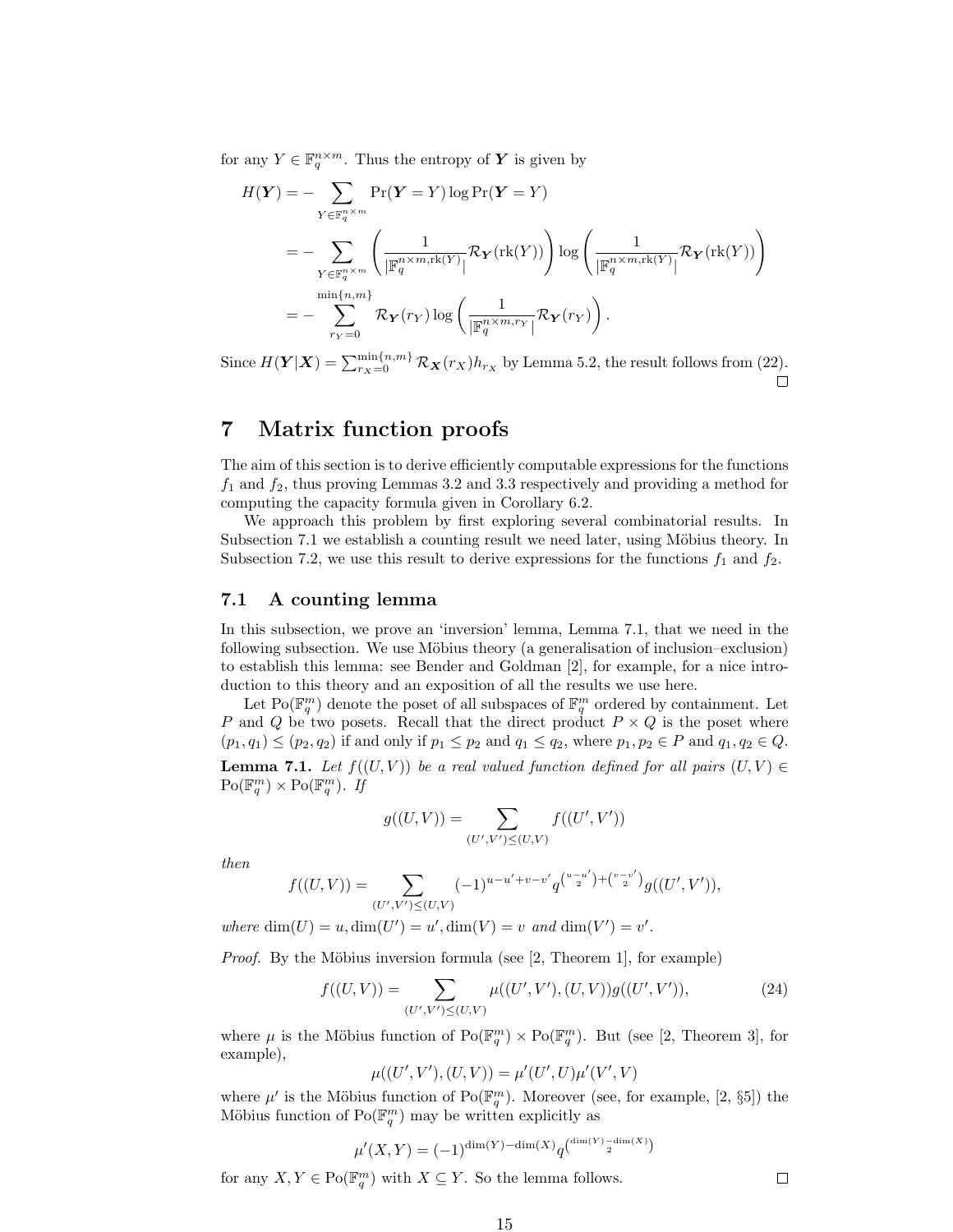#### 7.2 Computing  $f_1$  and  $f_2$

By 'basic dimension properties', we mean that all specified dimensions are nonnegative integers, and if dimensions  $d_U$  and  $d_V$  of subspaces  $U \subseteq V$  are specified, then  $d_U \leq d_V$ .

**Lemma 7.2.** Let z be a non-negative integer. Let X and Y be subspaces of  $\mathbb{F}_q^z$  of dimensions  $d_X$  and  $d_Y$  respectively such that  $X \cap Y = \{0\}$ . Let  $c(d_X, d_Y, z, d_R, d_{RX}, d_{RY})$ be the number of  $d_R$ -dimensional subspaces R of  $\mathbb{F}_q^z$  such that  $\dim(R \cap X) = d_{RX}$ ,  $\dim(R \cap Y) = d_{RY}$  and such that  $X \subseteq Y + R$ . If the basic dimension properties are satisfied then  $c(d_X, d_Y, z, d_R, d_{RX}, d_{RY})$  is given by the formula

$$
\begin{bmatrix} d_X \\ d_{RX} \end{bmatrix}_q \begin{bmatrix} d_Y \\ d_{RY} \end{bmatrix}_q \begin{bmatrix} z - d_X - d_Y \\ d_R - d_{RY} - d_X \end{bmatrix}_q q^{(d_Y - d_{RY})(d_R - d_X - d_{RY})} \prod_{i=0}^{d_X - d_{RX} - 1} (q^{d_Y - d_{RY}} - q^i),
$$

otherwise  $c(d_X, d_Y, z, d_R, d_{RX}, d_{RY}) = 0.$ 

We remark that, in this case, the basic dimension properties are that  $0 \le d_{RX} \le$  $\min\{d_R, d_X\}, 0 \leq d_{RY} \leq \min\{d_R, d_Y\}$  and  $d_X + d_Y \leq z$ .

*Proof.* Suppose that  $d_X > d_R - d_{RY}$ . The condition that  $X \subseteq Y + R$  is equivalent to the condition that the subspace  $(X + Y)/Y$  is contained in the subspace  $(R + Y)/Y$ . The dimensions of these subspaces are  $d_X$  and  $d_R - d_{RY}$  respectively, and so our count is zero in this case. But  $\left[\frac{z-d_X-d_Y}{d_R-d_{RY}-d_X}\right]_q = 0$  when  $d_R - d_{RY} - d_X < 0$  and so the lemma follows in this case. So we may assume that  $d_X \leq d_R - d_{RY}$ .

There are  $\begin{bmatrix} d_X \\ d_{RX} \end{bmatrix}_q$  choices for the subspace  $R \cap X$  and  $\begin{bmatrix} d_Y \\ d_{RY} \end{bmatrix}_q$  choices for the subspace  $R \cap Y$ . Assume that these subspaces are fixed. The quotient  $Q = (R+Y)/Y$ of R in  $\mathbb{F}_q^z/Y$  has dimension  $(d_R - d_{RY})$ . The condition that  $X \subseteq Y + R$  implies that  $(X + Y)/Y \subseteq Q$ . Since  $(X + Y)/Y$  has dimension  $d_X$ , the number of choices for Q is therefore  $\begin{bmatrix} z-d_Y-d_X \ d_R-d_Ry-d_X \end{bmatrix}_q$ . Assume that Q is now also fixed.

Fix  $u_1, u_2, \ldots, u_{d_R-d_{RY}-d_X} \in \mathbb{F}_q^m$  with the property that  $\{u_i + Y : 1 \leq i \leq d_R - d_H\}$  $d_{RY}-d_X$ } spans a complement to  $(\dot{X}+Y)/Y$  in Q. Fix a basis  $x_1, \ldots, x_{d_{RX}}$  of  $R \cap X$ , and extend this basis to a basis  $x_1, x_2, \ldots, x_{d_X}$  of X. Fix a basis  $y_1, y_2, \ldots, y_{d_{RY}}$  of  $R \cap Y$ . Every subspace R we are counting has a basis of the form

$$
\{y_i : 1 \le i \le d_{RY}\} \cup \{x_i : 1 \le i \le d_{RX}\} \cup \{x_i + \epsilon_i : d_{RX} + 1 \le i \le d_X\}
$$
  

$$
\cup \{u_i + \delta_i : 1 \le i \le d_R - d_{RY} - d_X\}
$$

for some  $\epsilon_i, \delta_i \in Y$ . Note that all subspaces with a basis of this form intersect Y in precisely the space spanned by  $\{y_i : 1 \leq i \leq d_{RY}\}$ , and all subspaces are equal to  $Q$  after taking a quotient by Y. Moreover, a subspace of this form intersects  $X$ in precisely the subspace spanned by  $\{x_i : 1 \leq i \leq d_{RX}\}\$ if and only if the vectors  $\epsilon_i+(R\cap Y)$  are linearly independent in  $Y / (R\cap Y)$ . Finally, two subspaces of this form are distinct if and only if the ordered set of vectors  $\epsilon_i$  and  $\delta_i$  are different modulo R∩Y. There are  $q^{(d_Y - d_{RY})(d_R - d_X - d_{RY})}$  choices for vectors  $\delta_i + (R \cap Y) \in Y/(R \cap Y)$ , and there are  $\prod_{i=0}^{d_X-d_{RX}-1} (q^{d_Y-d_{RY}} - q^i)$  choices for linearly independent vectors  $\epsilon_i + (R \cap Y) \in Y/(R \cap Y)$ . So the lemma follows.  $\Box$ 

We define a function  $f_1(d_U, d_V, d_{UV}; r)$  as follows. When  $r < (d_U - d_{UV})$ , we define  $f_1(d_U, d_V, d_{UV}; r) = 0$ . Otherwise we proceed as follows. For integers  $d_{V'}$ ,  $d_{W'}$  and  $d_{V'W'}$ , define

$$
\kappa_1(d_{V'}, d_{W'}, d_{V'W'}) = (-1)^{(r-d_{W'})} q^{{r-d_{W'}}} (-1)^{(d_V - d_{V'})} q^{{d_V - d_{V'}}} q^{nd_{V'W'}}.
$$

For integers  $d_V$ ,  $d_{W'}$ ,  $d_{V'W'}$ ,  $d_{UW'}$ ,  $d_{VW'}$  and  $d_{UVW'}$ , define

$$
\kappa_2(d_{V'}, d_{W'}, d_{V'W'}, d_{UW'}, d_{VW'}, d_{UVW'}) = \nu_1 \nu_2 \nu_3
$$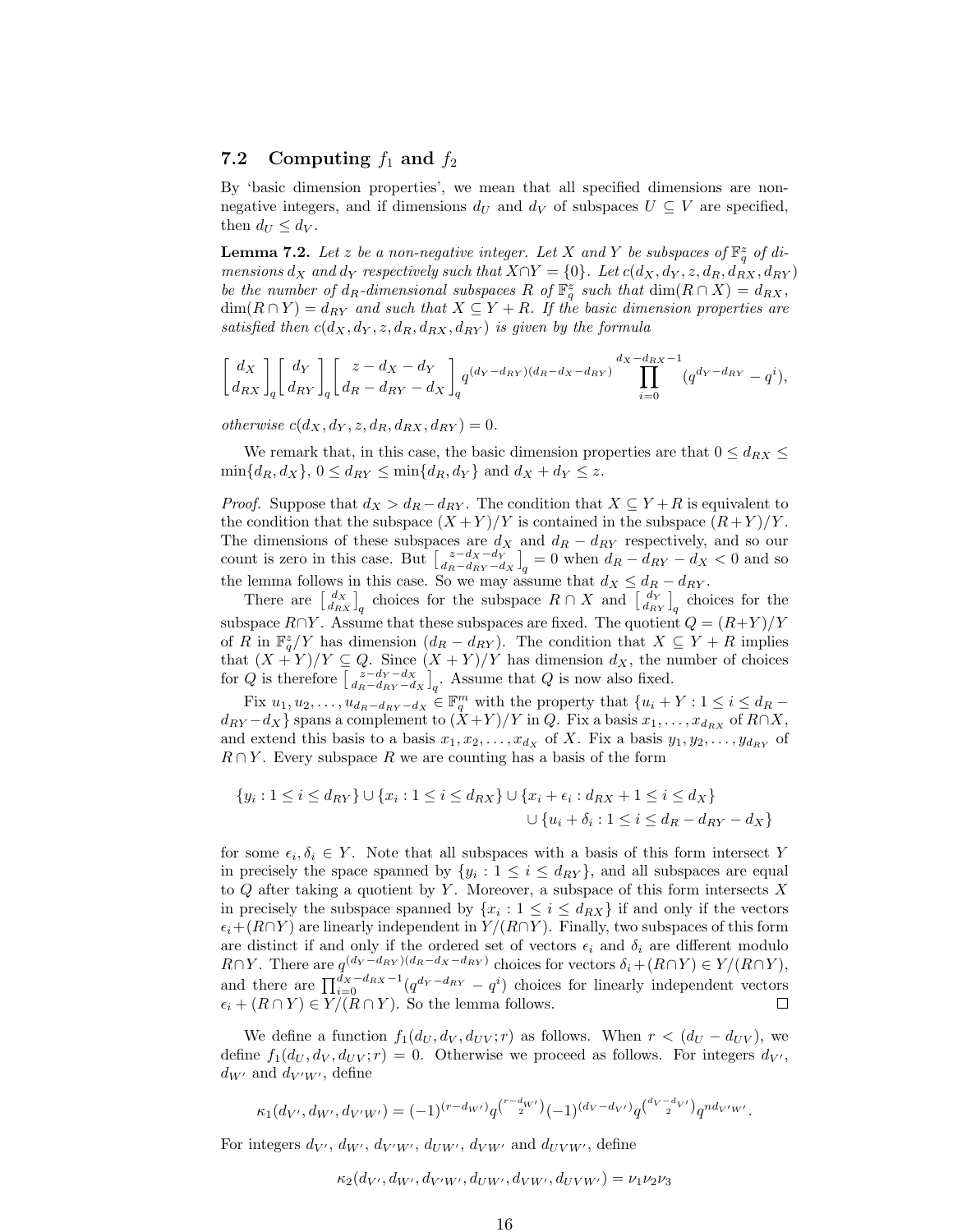where

$$
\nu_1 = c(d_U - d_{UV}, d_V - d_{UV}, m - d_{UV}, d_{W'} - d_{UVW'}, d_{UW'} - d_{UVW'}, d_{VW'} - d_{UVW'})
$$
  
\n
$$
\nu_2 = \begin{bmatrix} d_{UV} \\ d_{UVW'} \end{bmatrix} \begin{bmatrix} d_{VW'} \\ d_{V'W'} \end{bmatrix} \begin{bmatrix} (d_V - d_{VW'}) - (d_U - d_{UW'}) \\ (d_{V'} - d_{V'W'}) - (d_U - d_{UW'}) \end{bmatrix} \begin{bmatrix} m - d_{W'} \\ r - d_{W'} \end{bmatrix} \text{ and}
$$
  
\n
$$
\nu_3 = q^{(d_{W'} - d_{UVW'})(d_{UV} - d_{V'W'})} q^{(d_{VW'} - d_{V'W'})(d_{V'} - d_{V'W'})},
$$

where c is the function defined in Lemma 7.2. Then  $f_1(d_U, d_V, d_{UV}; r)$  is equal to

$$
\sum_{d_{W'}=0}^{r} \sum_{d_{V'}=0}^{d_{V}} \sum_{d_{V'W'}=0}^{\min\{d_{V'},d_{W'}\}} \sum_{d_{UW'}=0}^{\min\{d_{U},d_{W'}\}} \sum_{d_{VW'}=0}^{\min\{d_{V},d_{W'}\}} \sum_{d_{UW'}=0}^{\min\{d_{UV},d_{VW'},d_{UW'}\}} \kappa_{1}\kappa_{2},
$$

where  $\kappa_1 = \kappa_1(d_{V'}, d_{W'}, d_{V'W'})$  and  $\kappa_2 = \kappa_2(d_{V'}, d_{W'}, d_{V'W'}, d_{UW'}, d_{VW'}, d_{VW''})$ .

**Theorem 7.3.** Let  $f_1$  be as defined in Lemma 3.2. That is, if U and V are subspaces of  $\mathbb{F}_q^m$  of dimensions  $d_U$  and  $d_V$  respectively, with  $d_{UV} = \dim(U \cap V)$  and  $M \in \mathbb{F}_q^{n \times m}$ is a fixed matrix such that  $Row(M) = U$ ; then  $f_1(d_U, d_V, d_{UV}; r)$  gives the number of matrices  $B \in \mathbb{F}_q^{n \times m,r}$  such that  $Row(M+B) = V$ . Then the value  $f_1(d_U, d_V, d_{UV}; r)$ is as given above.

Proof. We begin the proof with a simpler counting problem, and then use this result to establish the formula we are aiming for.

For a subspace W of  $\mathbb{F}_q^m$ , let  $g(V, W)$  be the number of  $n \times m$  matrices B with  $Row(B) \subseteq W$  and  $Row(M + B) \subseteq V$ . We claim that

$$
g(V, W) = \begin{cases} q^{n \, d_{VW}} & \text{if } U \subseteq V + W \\ 0 & \text{otherwise.} \end{cases}
$$

To see this, we proceed as follows. Let  $x_1, x_2, \ldots, x_n \in \mathbb{F}_q^m$  be the rows of M. Suppose that  $U \not\subseteq V + W$ . Then  $(x_i + W) \cap V = \emptyset$  for some i, and so we must have  $g(V, W) = 0$ , since there is no valid choice for the *i*th row of *B* in this case. Now suppose that  $U \subseteq V + W$ , so for all i we have  $(x_i + W) \cap V \neq \emptyset$  and therefore there exist  $w_1, w_2, \ldots, w_n \in W$  such that  $x_i + w_i \in V$ . It is not hard to check that a matrix B with rows  $b_i$  has the property that  $Row(B) \subseteq W$  and  $Row(M + B) \subseteq V$ if and only if  $b_i - w_i \in V \cap W$ . Hence there are  $q^{d_V w}$  choices for each row  $b_i$  of B. Since  $B$  has  $n$  rows, the claim follows.

Let  $f(V, W)$  be the number of  $n \times m$  matrices B with  $Row(B) = W$  and  $Row(M +$  $B) = V$ . Now  $g(V, W) = \sum_{(V', W')} f(V, W)$ , where the sum is over all pairs of subspaces  $(V', W')$  with  $V' \subseteq V$  and  $W' \subseteq W$ . So, by Lemma 7.1,

$$
f(V, W) = \sum_{(V', W')} (-1)^{(dw - d_{W'}) + (d_V - d_{V'})} q^{(d_W - d_W') + (d_V - d_{V'})} g(V', W')
$$
  
\n
$$
= \sum_{(V', W')} (-1)^{(dw - d_{W'}) + (d_V - d_{V'})} q^{(d_W - d_W') + (d_V - d_{V'})} q^{nd_{V'W'}}
$$
  
\n
$$
= \sum_{(V', W')} \kappa_1(d_{V'}, d_{W'}, d_{V'W'}),
$$
  
\n
$$
U \subseteq V' + W'
$$

where again  $V' \subseteq V$  and  $W' \subseteq W$  in our sums.

The number of matrices B of rank r such that  $Row(M + B) = V$  is

$$
\sum_{\substack{W \subseteq \mathbb{F}_q^m \\ \dim W = r}} f(V, W).
$$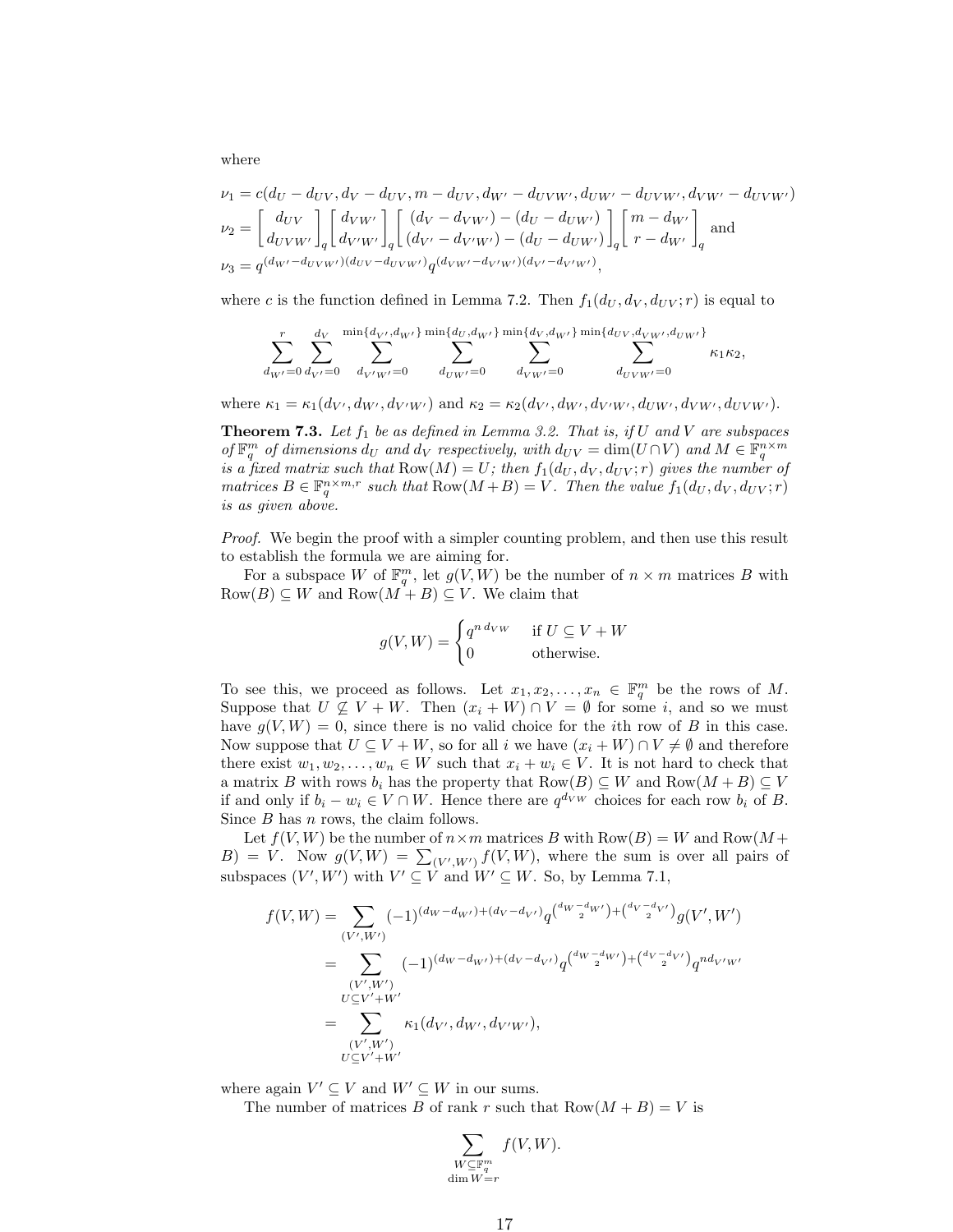So we can express this count as

$$
\sum_{d_{W'}=0}^{r} \sum_{d_{V'}=0}^{d_{V}} \sum_{d_{V'W'}=0}^{\min\{d_{V'},d_{W'}\}} \sum_{d_{UW'}=0}^{\min\{d_{U},d_{W'}\}} \sum_{d_{VW'}=0}^{\min\{d_{U},d_{W'}\}} \sum_{d_{VW'}=0}^{\min\{d_{UV},d_{VW'}\}} \sum_{V',W',W} \kappa_{1}(d_{V'},d_{W'},d_{V'W'},\n\tag{25}
$$
\nwhere the last sum is over all triples  $(V',W',W)$  of subspaces of  $\mathbb{F}^{m}$  with  $V' \subset V$ .

where the last sum is over all triples  $(V', W', W)$  of subspaces of  $\mathbb{F}_q^m$  with  $V' \subseteq V$ ,  $W' \subseteq W, U \subseteq V' + W', \, \dim(W') = d_{W'}, \, \dim(W) = r, \, \dim(V') = d_{V'}, \, \dim(V' \cap$  $W' = d_{V'W'}$ ,  $\dim(U \cap W') = d_{UW'}$ ,  $\dim(V \cap W') = d_{VW'}$  and  $\dim U \cap V \cap W' =$  $d_{UVW'}$ .

We aim to count the number of possibilities for a subspace  $W'$  such that  $dim(W') =$  $d_{W'}$ ,  $\dim(U \cap W') = d_{UW'}$ ,  $\dim(V \cap W') = d_{VW'}$  and  $\dim U \cap V \cap W' = d_{UVW'}$  and that satisfy the weaker condition that  $U \subseteq V + W'$ . We will show (see below) that the number of such subspaces  $W'$  is

$$
c \left[ \frac{d_{UV}}{d_{UVW'}} \right]_q q^{(d_{W'} - d_{UVW'}) (d_{UV} - d_{UVW'})}, \tag{26}
$$

where  $c = c(d_U - d_{UV}, d_V - d_{UV}, m - d_{UV}, d_{W'} - d_{UVW}, d_{UW'} - d_{UVW}, d_{VW'}$  $d_{UVW'}$  is defined in Lemma 7.2.

Once we have fixed such a subspace  $W'$ , we choose  $V'$  and  $W$  as follows. We first choose the subspace  $V' \cap W'$ . There are  $\begin{bmatrix} d_{V'W'} \\ d_{V'W'} \end{bmatrix}_q$  choices for this subspace. The quotient space  $(V' + W')/W'$  of V' by W' is a space of dimension  $d_{V'} - d_{V'W'}$ . It is contained in the  $(d_V - d_{VW'})$ -dimensional space  $(V + W')/W'$  and contains the  $(d_U - d_{UW})$ -dimensional space  $(U + W')/W'$ . So the number of choices for  $(V' + W')/W'$  is

$$
\begin{bmatrix}\n(d_V - d_{VW'}) - (d_U - d_{UW'}) \\
(d_{V'} - d_{V'W'}) - (d_U - d_{UW'})\n\end{bmatrix}_q.
$$

Once this quotient space is also fixed, there are  $q^{(d_{VW'}-d_{V'W'})}(d_{V'}-d_{V'W'})$  choices for  $V'$ . Finally we choose the r-dimensional subspace W containing  $W'$ : there are  $\left[\begin{array}{c} m-d_{W'} \\ r-d_{W'} \end{array}\right]_q$  choices for W.

Combining the formula (26) with (25) and the counting argument of the previous paragraph, the theorem follows. So it remains to establish (26).

The number of choices (26) for W' may be found as follows. There are  $\begin{bmatrix} d_{UV} \\ d_{UVW'} \end{bmatrix}_q$ choices for the subspace  $T = (U \cap V) \cap W'$ . Suppose that T is now fixed. We now consider the images X, Y and R of U, V and W' respectively in the quotient by  $U \cap V$ . So  $X = (U+(U\cap V))/(U\cap V)$  has dimension  $d_U - d_{UV}$  and  $Y = (V+(U\cap V))/(U\cap V)$ has dimension  $d_V - d_{UV}$ . Moreover R is a subspace of dimension  $d_{W'} - d_{UVW'}$  which intersects X and Y in subspaces of dimension  $d_{UW'} - d_{UVW'}$  and  $d_{VW'} - d_{UVW'}$ respectively. The subspaces X and Y intersect trivially. Since  $U \subseteq V + W'$ , we see that  $X \subseteq Y + R$ . Hence, by Lemma 7.2, the number of choices for the subspace R is  $c(d_U - d_{UV}, d_V - d_{UV}, m - d_{UV}, d_{W'} - d_{UVW'}, d_{UW'} - d_{UVW}, d_{VW'} - d_{UVW'}).$ Suppose now that R is fixed. There are  $q^{(d_W - d_{UVW'})d_{UVW'}}$  subspaces W' with  $(W' + (U \cap V))/(U \cap V) = R$  and  $(U \cap V) \cap W' = T$ . Since all of these subspace have the property that  $U \subseteq W' + V$ , the formula (26) follows, and so the theorem is proved.  $\Box$ 

**Theorem 7.4.** Let  $f_2$  be as defined in Lemma 3.3. That is, for a fixed matrix X with  $\text{rk}(X) = r_X$ ,  $f_2(r, r_X, r_B)$  gives the number of matrices  $B \in \mathbb{F}_q^{n \times m, r_B}$  such that  $rk(X + B) = r$ . Then,

$$
f_2(r,r_X,r_B) = \sum_{h=0}^{\min\{r,r_X\}} q^{(r-h)(r_X-h)} \begin{bmatrix} m-r_X \\ r-h \end{bmatrix} \begin{bmatrix} r_X \\ h \end{bmatrix} f_1(r_X,r,h;r_B).
$$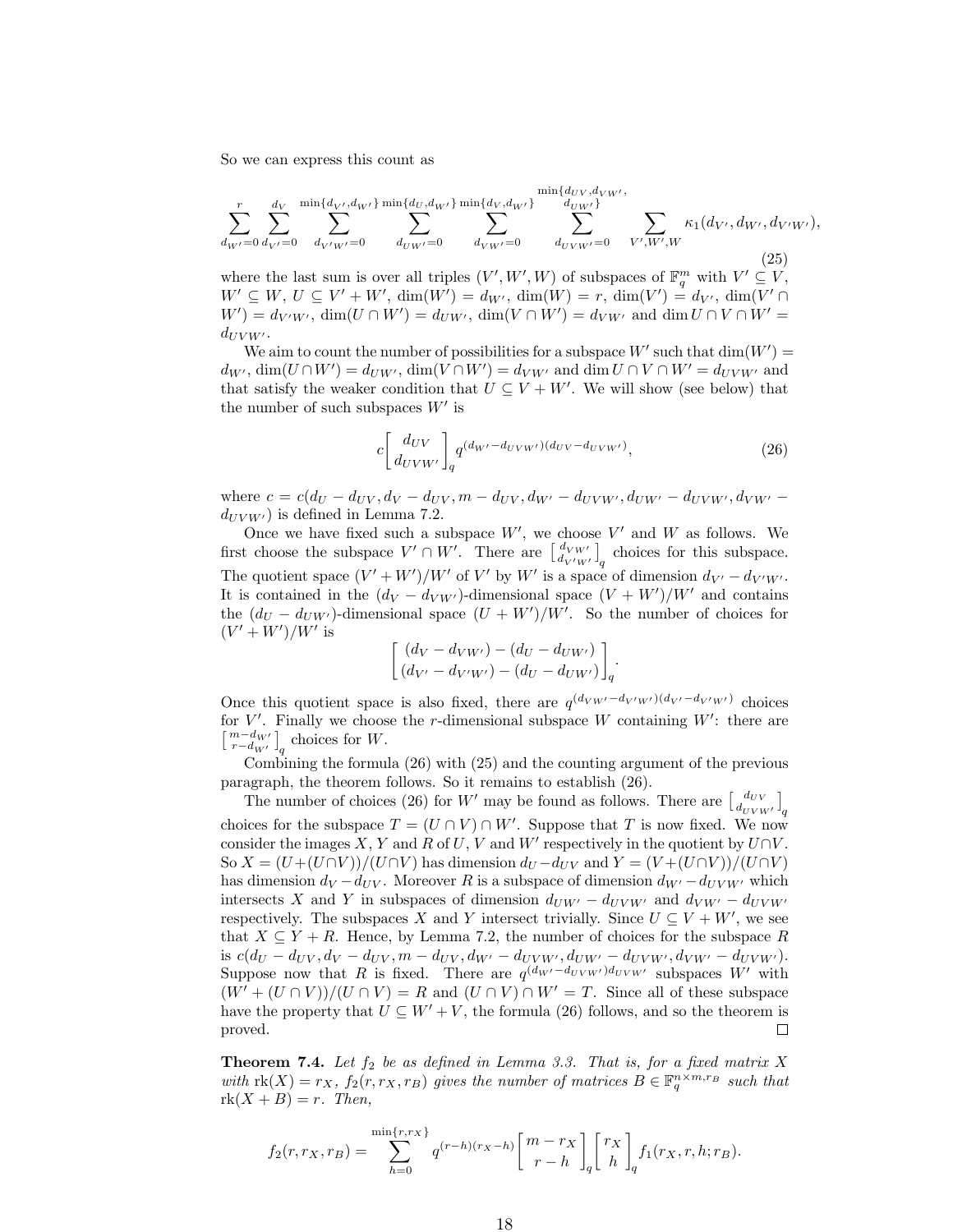*Proof.* Using the definition of  $f_1$  given above Theorem 7.3, we see that

$$
f_2(r, r_X, r_B)
$$
  
= 
$$
\sum_{V \subseteq \mathbb{F}_q^m : \dim(V) = r} f_1(r_X, r, \dim(V \cap \text{Row}(X)); r_B)
$$
  
= 
$$
\sum_{h=0}^{\min\{r, r_X\}} |\{V \subseteq \mathbb{F}_q^m : \dim(V) = r, \dim(V \cap \text{Row}(X)) = h\}| f_1(r_X, r, h; r_B)
$$
 (28)

where (27) follows since the number of matrices B with  $rk(X + B) = r$  is equal to the number of matrices B with  $Row(X + B) = V$ , summed over all spaces  $V \subseteq \mathbb{F}_q^m$ with dim(V) =  $r$ .

By Corollary 2.4, the number of r-dimensional subspaces  $V \subseteq \mathbb{F}_q^m$ , with  $\dim(V \cap$  $Row(X)) = h$  is

$$
q^{(r-h)(rx-h)}\begin{bmatrix}m-r_X\\r-h\end{bmatrix}_q\begin{bmatrix}r_X\\h\end{bmatrix}_q.
$$
 (29)

Substituting (29) into (28) gives the result.

 $\Box$ 

# 8 Conclusion

In this paper we have considered a class of matrix channels (Gamma channels) suitable for modelling random linear network coding when random errors are introduced during transmission. The Gamma channels are a generalisation of the AMMC channel considered in [18]. Random errors are modelled by a matrix whose rank represents the number of linearly independent errors. The error matrix is chosen by first picking its rank according to a rank distribution  $\mathcal R$  dependent on the application, and then choosing uniformly from all matrices of this rank (a UGR distribution). We show that in this model there always exists a capacity achieving input distribution that is UGR. This key result allows us to compute the capacity of the channel as a maximisation problem over possible (input) rank distributions, a set of linear rather than exponential size. We presented sample capacity computations in the introduction: all computations used a simple hill-climbing algorithm to perform the maximisation, and were implemented in Mathematica 10.4 [11].

**Open Problem 1.** Can bounds for the AMMC capacity be improved, to give good asymptotic results in more situations?

We ran simulations to show that for the AMMC channel with two errors, the true capacity of the channel closely follows the trend of the previously known upper bound for the capacity. It might be possible to improve the lower bound on the capacity by using simulation results as a guide.

Open Problem 2. Can good asymptotic bounds on the capacity of the Gamma channel be established?

We believe it will be hard to find good capacity bounds that hold in complete generality. But it would be very interesting to investigate the binomial rank distribution for errors, or the distribution arising for errors that are not linearly independent mentioned in the introduction. Many natural error rank distributions, such as those just mentioned, cluster around a mean value  $\mu$ . For such distributions, and when  $n \leq m$ , we believe that the capacity of the Gamma channel (in q-ary units) should be approximately  $\tilde{c}$  where

$$
\tilde{c} = \begin{cases} (m-n)(n-\mu) & \text{when } \mu \ge 2n-m, \\ (m-\mu)^2/4 & \text{otherwise.} \end{cases}
$$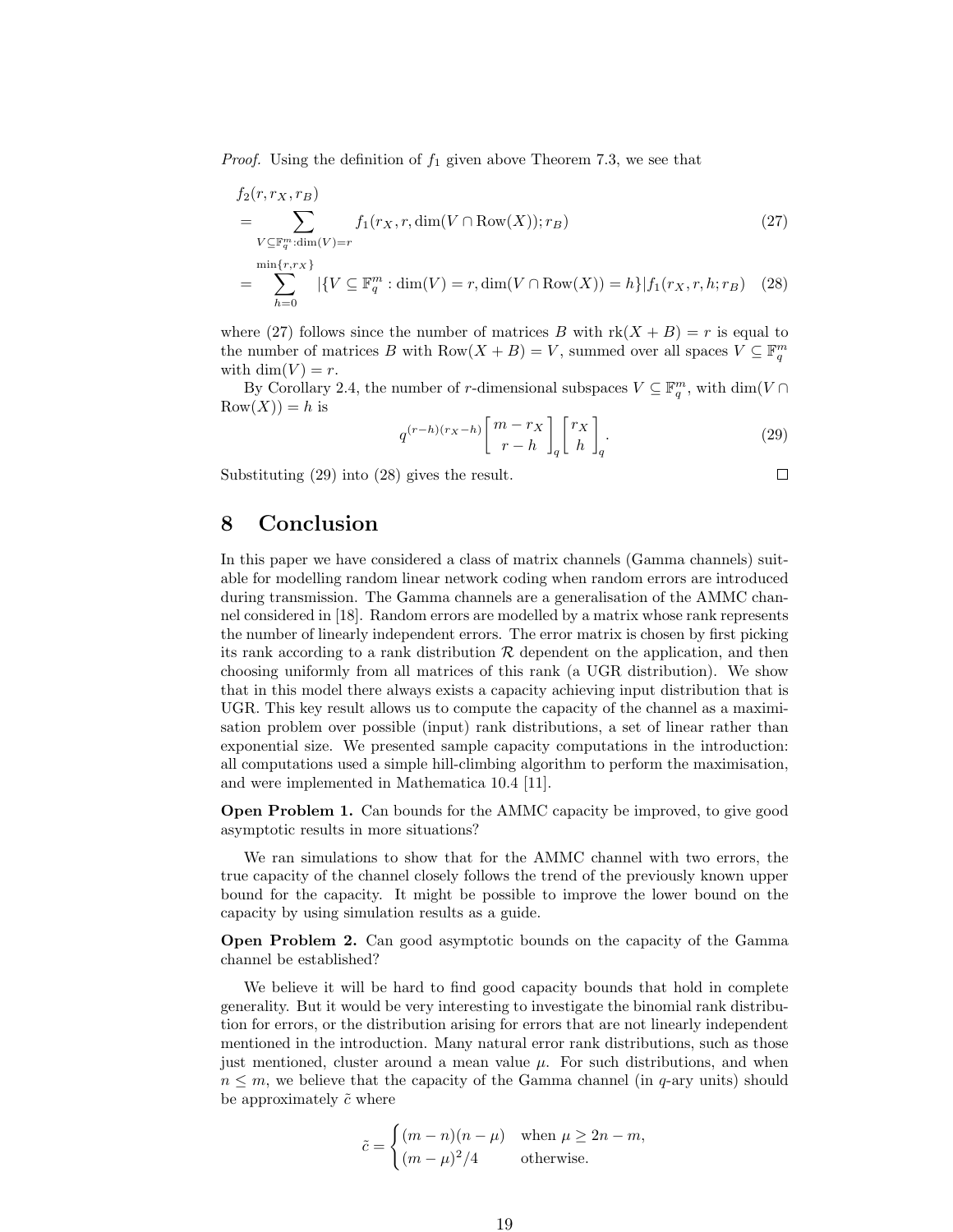Moreover, in these cases both experiments and heuristic arguments lead us to believe that a capacity-achieving input rank distribution peaks at one or two values close to  $k$ , where

$$
\tilde{k} = \begin{cases} n - \mu & \text{when } \mu \ge 2n - m, \\ (m - \mu)/2 & \text{otherwise.} \end{cases}
$$

It might be possible to use Corollary 6.2 to prove asymptotic capacity results, but this corollary is designed for precision rather than asymptotics. A more promising approach would be to further develop the theory in Silva et al [18]. (We note that work is needed to establish asymptotically tight bounds even in the case when the error rank is bounded by t. For example, the lower bound on the capacity in [18, VI.D] will not be tight when the error rank is normally significantly smaller than  $t$ .)

Open Problem 3. Can explicit good coding schemes for the Gamma channel be constructed?

Theorem 5.5 shows that there are UGR input distributions that achieve capacity. It would be interesting to see explicit good coding schemes that use UGR input distributions. (We are not aware of such schemes, even in special cases such as the AMMC channel.)

# Acknowledgements

Jessica Claridge would like to acknowledge the support of an EPSRC PhD studentship. Both authors would like to acknowledge the support of the EU COST Action IC1104, and would like thanks reviewers of an earlier version of this paper for their comments.

# References

- [1] R. Ahlswede, N. Cai, S.-Y. R. Li, and R. W. Yeung. Network information flow. IEEE Transactions on Information Theory, 46(4):1204–1216, Jul 2000.
- $[2]$  E. A. Bender and J. R. Goldman. On the applications of Möbius inversion in combinatorial analysis. The American Mathematical Monthly, 82(8):789–803, October 1975.
- [3] S. Boyd and L. Vandenberghe. Convex Optimization. Cambridge university press, 2004.
- [4] P. J. Cameron. Combinatorics: Topics, Techniques, Algorithms. Cambridge University Press, 1994.
- [5] J. Claridge. On Matrix Models for Network Coding. PhD Thesis, Royal Holloway, University of London, 2017.
- [6] T. M. Cover and J. A. Thomas. Elements of information theory. John Wiley & Sons, 2012.
- $[7]$  E. M. Gabidulin. Theory of codes with maximum rank distance. Problems of Information Transmission, 21(1):1–12, January 1985.
- [8] M. Gadouleau and Z. Yan. Packing and covering properties of rank metric codes. IEEE Transactions on Information Theory, 54(9):3873–3883, 2008.
- [9] M. Gadouleau and Z. Yan. Bounds on covering codes with the rank metric. IEEE Communications Letters, 13(9):691–693, 2009.
- [10] T. Ho, M. Médard, R. Kötter, D. R. Karger, M. Effros, J. Shi, and B. Leong. A random linear network coding approach to multicast. IEEE Transactions on Information Theory, 52(10):4413–4430, October 2006.